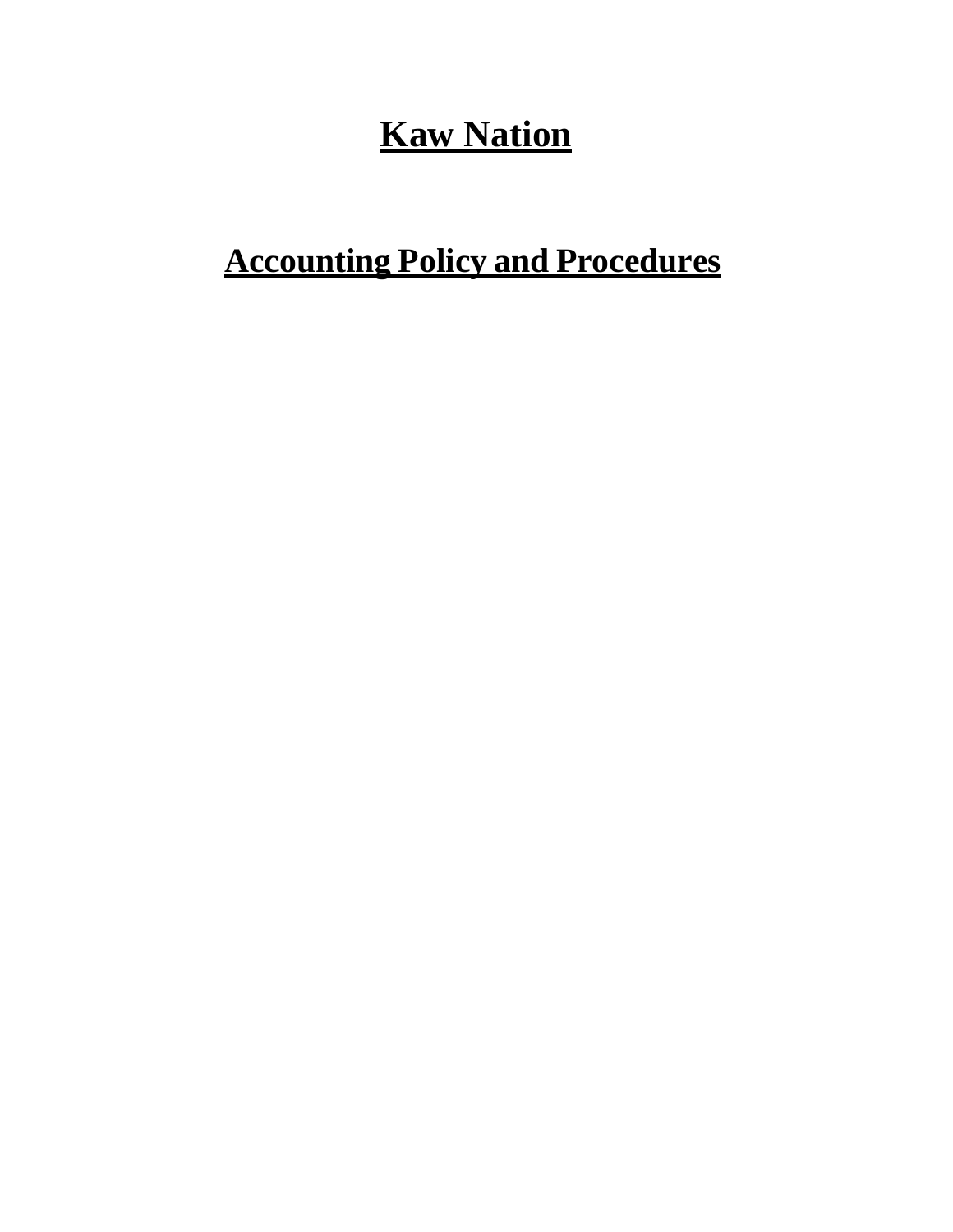|                                                                      | Page(s)   |
|----------------------------------------------------------------------|-----------|
| Statement of Purpose/Objectives of the Centralized Accounting System | 1         |
| Definitions                                                          | $2 - 7$   |
| Method of Accounting                                                 | $8-9$     |
| <b>Chart of Accounts</b>                                             | $9-10$    |
| <b>Internal Controls</b>                                             | $10 - 11$ |
| <b>Budgets</b>                                                       | 11        |
| Audit                                                                | 12        |
| Petty Cash                                                           | $12 - 13$ |
| <b>Bank Reconciliation</b>                                           | $13 - 14$ |
| <b>Cash Receipts</b>                                                 | $14 - 16$ |
| <b>Compact/Grant Management</b>                                      | 16        |
| Purchasing                                                           | $17 - 18$ |
| <b>Committee Meeting Fees</b>                                        | 18        |
| <b>Travel Claims</b>                                                 | 19        |
| <b>Cash Disbursements</b>                                            | 19        |
| <b>Credit Cards</b>                                                  | 19        |
| Payroll                                                              | $20 - 23$ |
| <b>Journal Entries</b>                                               | 23        |
| General Ledger                                                       | 24        |
| <b>Year End Accruals</b>                                             | 24        |
| <b>Fixed Assets</b>                                                  | $24 - 25$ |
| <b>Indirect Cost Proposal</b>                                        | 25        |
| Matching (Non Cash)                                                  | 25        |
| Matching (Cash)                                                      | 25        |
| Eligibility                                                          | 25        |
| <b>Financial Software</b>                                            | $25 - 26$ |
| Cash Management/Draw Downs                                           | 26        |
| <b>Purchase Order Procedure</b>                                      |           |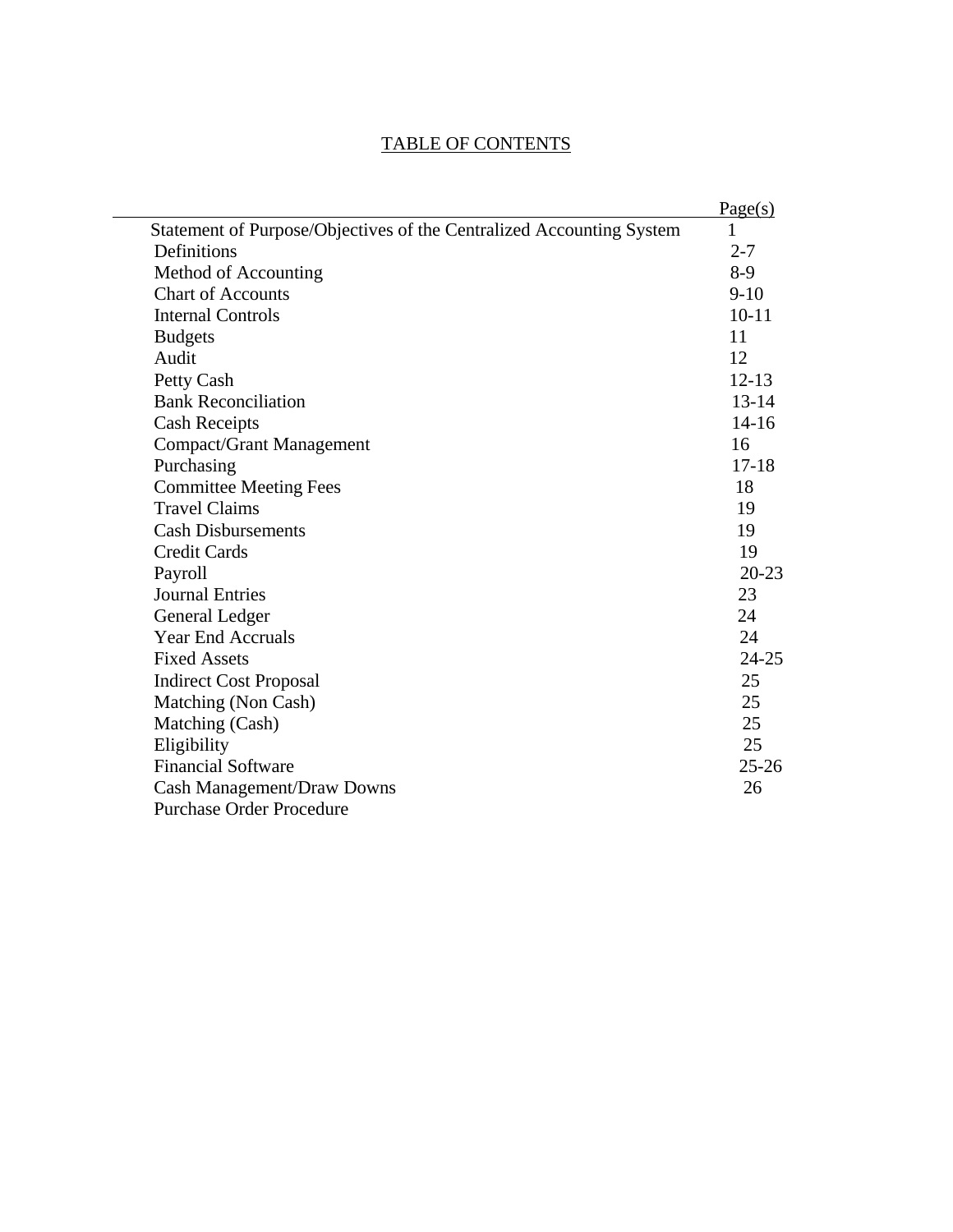#### **Statement of Purpose/Objectives of the Centralized Accounting System**

The primary objective of establishing fiscal policies and procedures is to promote the accurate recording and timely reporting of all financial transactions completed in order to meet the objectives of the Kaw Nation. Included in the objective is compliance with all federal and state rules, regulations and procedures governing each grant or source of funding.

The objective will be met by requiring that all financial transactions be conducted in accordance with policies and procedures prescribed in this manual. Unless statutory law requires otherwise, the underlying intent of structuring the fiscal administration herein is to adhere to Generally Accepted Accounting Principles (GAAP).

An accurate record will be maintained of project expenses and funds through monthly financial statements. Tribal Council, Staff, Grantors, Federal and State Governments all rely upon the integrity of this information for decision making purposes.

This manual is designed to provide the vehicle to control funds received from all sources, Federal, State, or Private. Grant accounting may be subjected to rigid legal requirements and restrictions. In applying for funds, the applicant organization agrees to administer the project in accordance with governing regulations and policies in effect at the time of the awards. The organization assumes the legal responsibility for fiscal and administrative management and fulfillment of any special conditions which may be prescribed for the project. The organization is responsible for performing the agreed upon project and for using the funds prudently for the purpose/s set forth in its agreement with the agency.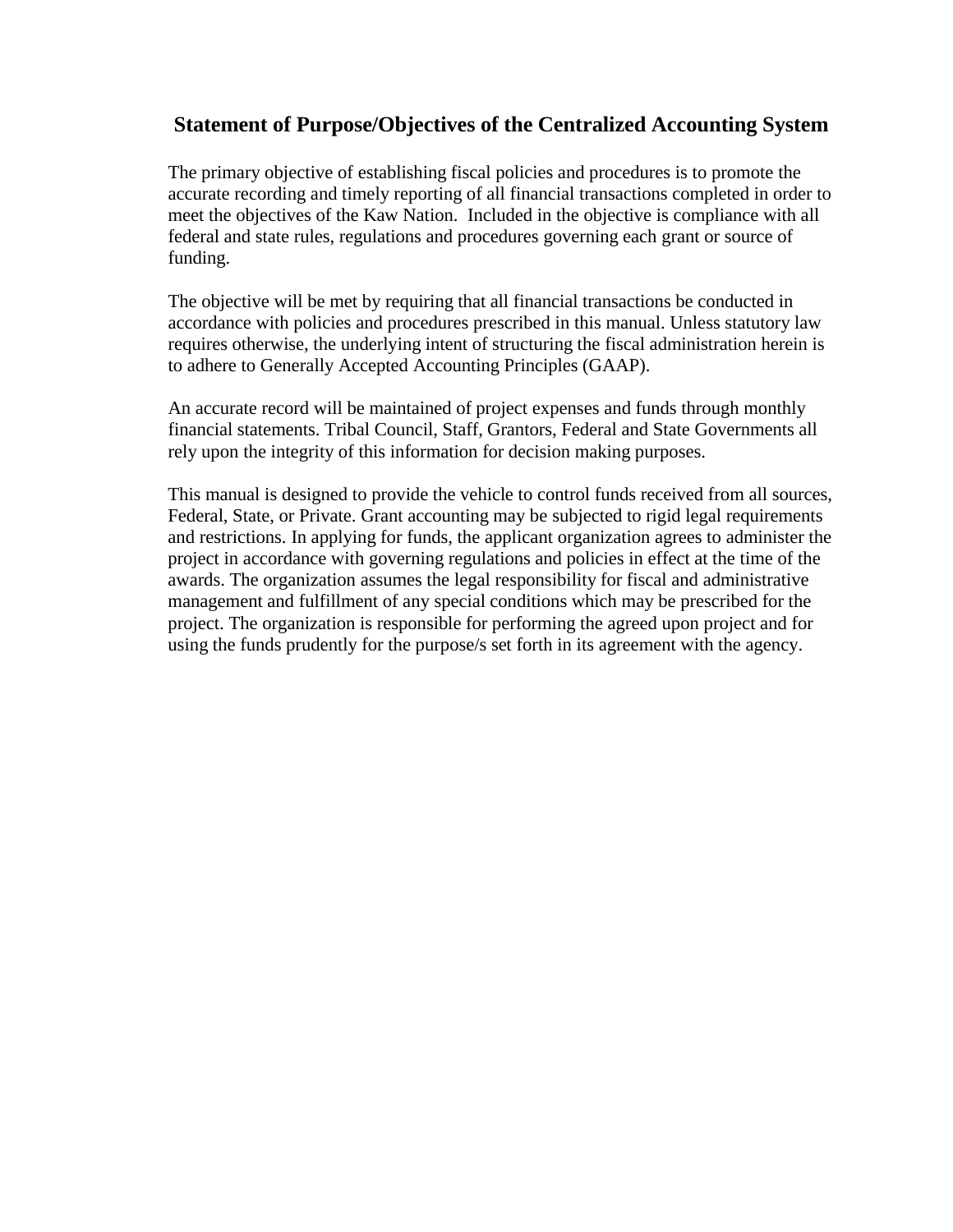## **Definitions**

ALLOWABLE COSTS: OMB Circular A-87 defines allowable costs as follows: To be allowable under an award, cost must meet the following general criteria:

- Be necessary and reasonable for proper and efficient performance and administration of the award.
- Be allocable to Federal awards under Circular A-87.
- Be authorized or not prohibited under State or local laws or regulations.
- Conform to any limitations or exclusions set forth in these principles, Federal laws, terms and conditions of Federal award, or other governing regulations as to types or amounts of cost items.
- Be consistent with policies, regulations and procedures that apply uniformly to both Federal awards and other activities of the governmental unit.
- Be accorded consistent treatment. A cost may not be assigned to a Federal award as a direct cost if any other cost incurred for the same purpose in like circumstances has been allocated to the Federal award as an indirect cost.
- Except as otherwise provided for in the Circular A-87, be determined in accordance with generally accepted accounting principles..
- Not be included as a cost or used to meet cost sharing or matching requirements of any other Federal award in either the current or a prior period, except as specifically provided by Federal law or regulation.
- Be the net of all applicable credits.
- Be adequately documented.

ALLOCABLE COSTS: A cost that can be assigned or charged to one or more activities or items (cost objectives) based on the benefit(s) received or some other fair, reasonable and logical connection, although a direct relationship may not be established. OMB Circular A-87 defines allocable costs as follows:

 A cost is allocable to a particular cost objective if the goods or services involved are chargeable or assignable to such cost objective in accordance with relative benefits received.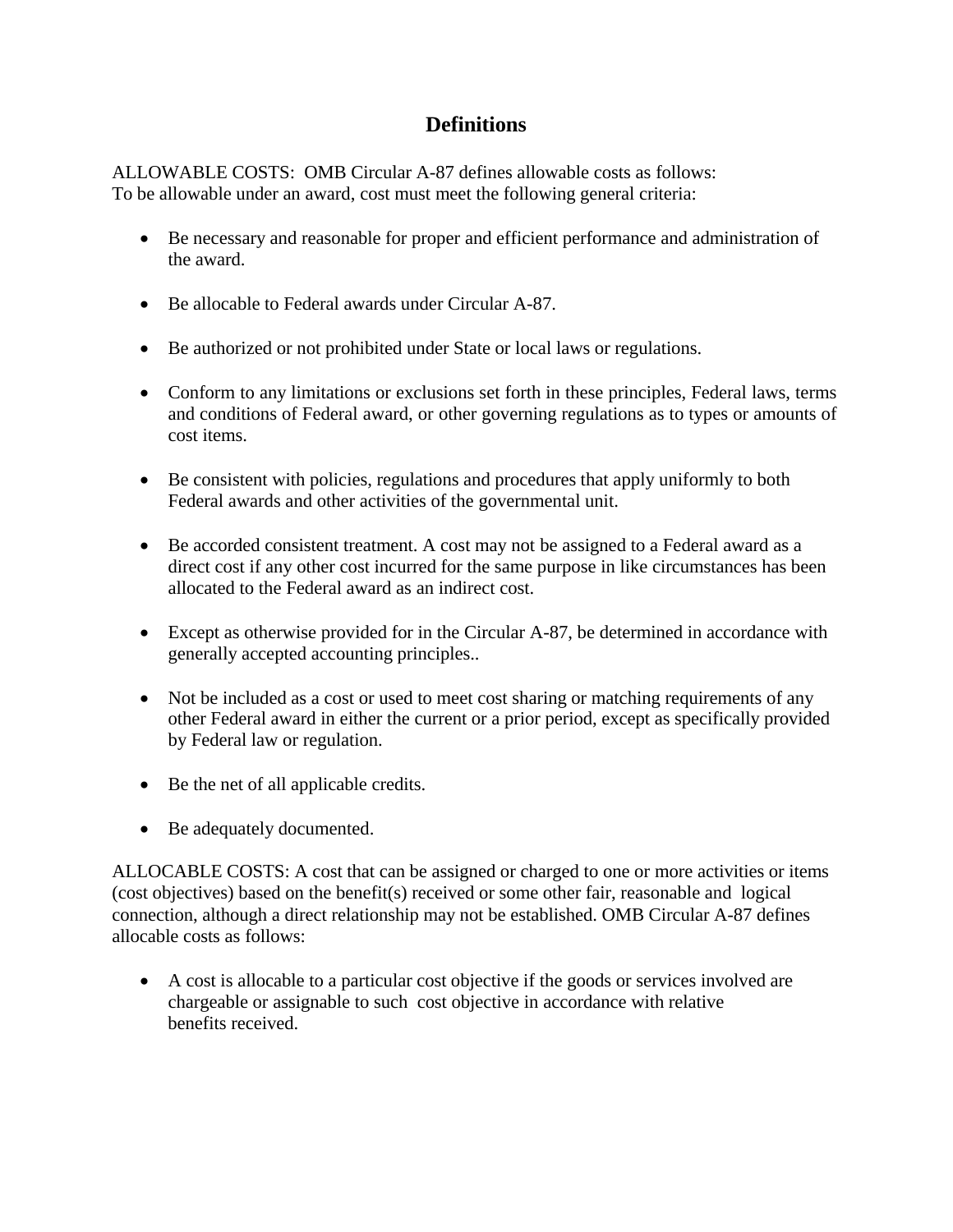- All activities which benefit from the organizations indirect cost, including unallowable activities and services donated to the government by third parties, will receive appropriate allocation of indirect costs.
- Any cost allocable to a particular award or cost objective under the principles provided for in Circular A-87 may not be charged to other awards to overcome fund deficiencies, to avoid restrictions imposed by law or terms of the awards, or for other reasons.
- Applicable credits.

*(Applicable credits refer to those receipts or reductions of expenditure type transactions that offset or reduce expense items allocable to awards as direct or indirect costs. Examples of such transaction a: purchase discounts, rebates or allowances, recoveries or indemnities on losses, insurance refunds or rebates, and adjustments of overpayments or erroneous charges. To the extent that such credits accruing to or received by the organization relate to allowable costs, they shall be credited to the award either as a cost reduction or cash refunds, as appropriate.)*

ASSETS: A valuable item that is owned. A future economic benefit obtained or controlled by a particular entity as a result of past transactions or events. Examples include cash and accounts receivable.

BALANCE SHEET: A statement of the assets, liabilities, and fund balance as of a specified date. Total Assets equal total liabilities plus fund balance.

BUDGET: An itemized summary of probable income and expenditures for a given period.

CHART OF ACCOUNTS: A list of all account numbers by an organization to record activity into the general ledger.

CONTRACT: A legally enforceable agreement with a party for a specified amount of valid consideration to be paid to that party for specific deliverable(s) outlined in a scope of work.

DEFERRED REVENUE: Revenue that is not yet recognized.

DIRECT COST: Costs which can be specifically identified with a particular cost objective.

DISBURESEMENTS: Funds paid out.

EXPENSE: Decrease in financial resources.

FIXED ASSETS: A single tangible item valued at \$5,000 or more with a useful life longer than one year. The fixed assets inventory listing may also include items of a lesser value which are subject to pilferage such as electronics. Examples of fixed assets include buildings, equipment, and vehicles.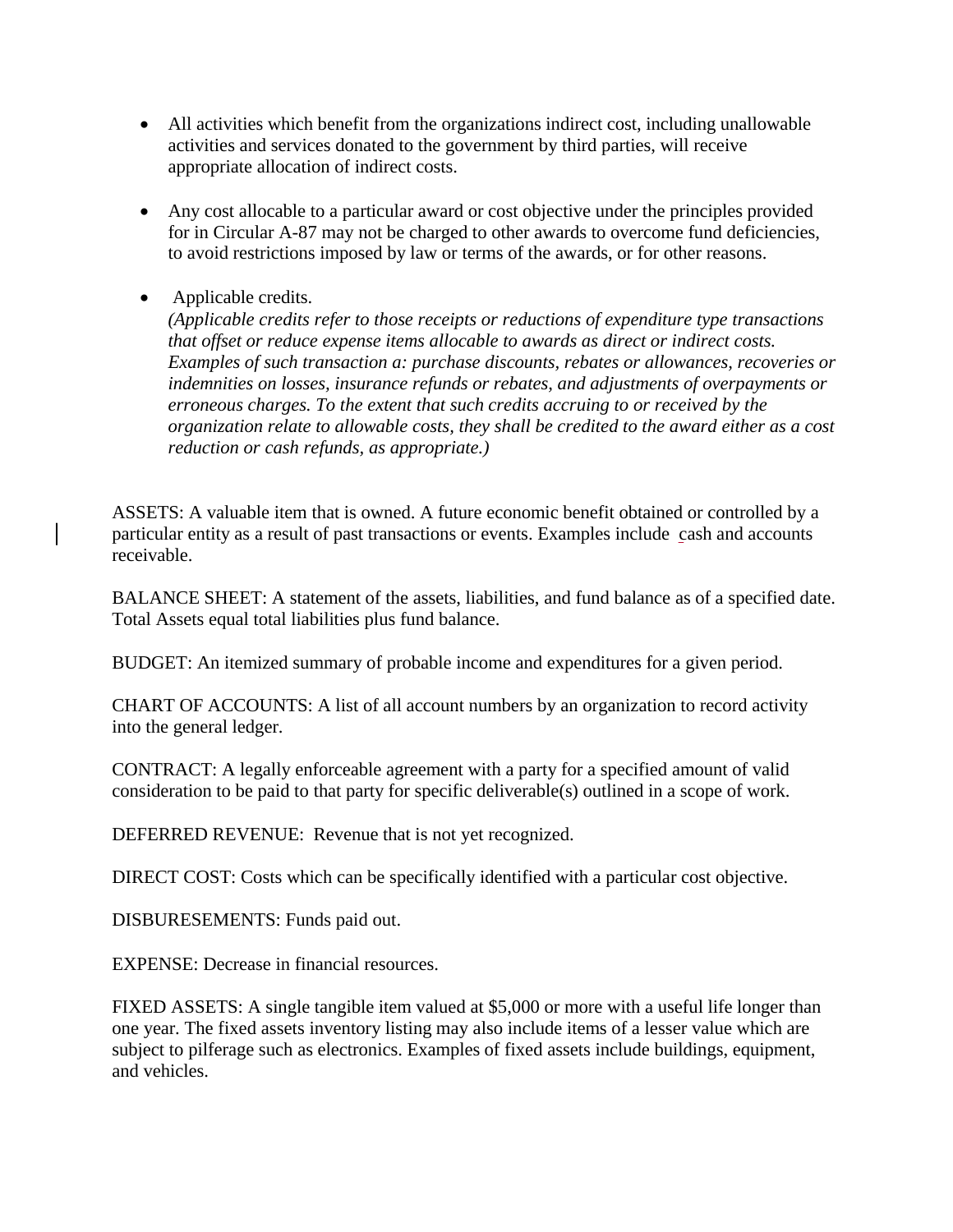FRINGE BENEFIT: An employee benefit given in addition to one's wages or salary. Such as health insurance.

FUND: A fiscal and accounting entity with a self-balancing set of accounts which is segregated for the purpose of tracking specific activities in accordance with special regulations or restrictions.

FUND BALANCE: The difference between the assets and liabilities of a governmental fund.

GENERALLY ACCEPTED ACCOUNTING PRINCIPLES (GAAP): Rules of accounting established by experienced professional accountants and bodies such as the Financial Accounting Standards Board.

GENERAL FIXED ASSETS: Capital assets are not assets of any fund, but of the government unit as a whole. Most often these assets arise from the expenditures of the financial resources of governmental funds.

GENERAL FUND: Accounts for all financial resources except those required to be accounted for in another fund.

GENERAL LEDGER: A record of monetary transactions of an organization posted in the form of debits and credits.

GOVERNMENTAL ACCOUNTING STANDARDS BOARD (GASB): The board which is the authority for establishing governmental accounting standards.

GOVERNMENTAL FUNDS: The funds through which most governmental functions are typically financed.

GRANT: Any agreement, memorandum of agreement, contract or grant agreement or award that provides funding to the Kaw Nation or its entities to perform a specific project. Grants may be provided to the Nation or its entities by the State, Federal Government, a Business, an Organization, a Foundation or an Individual.

INDIRECT COSTS: Costs incurred for a common or joint purpose benefitting more than one cost objective. Assigning these costs to more than one objective requires an effort that is disproportionate to the results achieved. Examples of indirect costs include Human Resource staff and electricity for the administrative building.

JOURNAL ENTRY: A two sided entry consisting of a debit and a credit used to record information into the general ledger. LIABILITY: Obligation of an entity,  $\frac{1}{100}$  as accounts payable.

MEMORANDUM OF AGREEMENT (MOA): A document written between two or more parties to cooperatively work together on an agreed upon project or goal, the MOA will contain specific language regarding the responsibilities of each party and the benefits for each party. There is a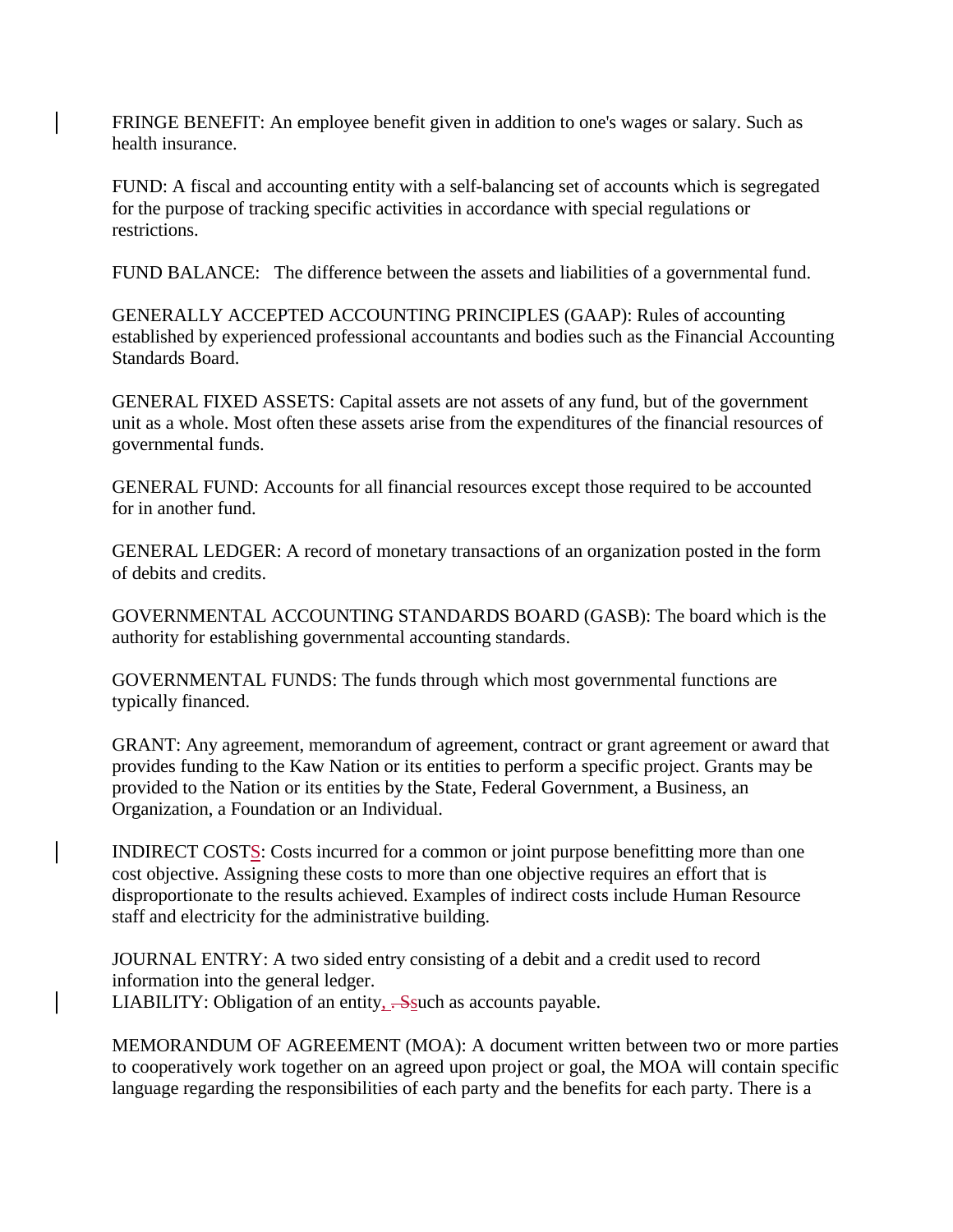list of binding terms and it usually has an obligation of funds specified for the project or objective.

MEMORANDUM OF UNDERSTANDING (MOU): A document written between two or more parties that indicates a common line of action. It is used in cases where the parties do not wish to have a legal commitment or in situations where the parties cannot create a legally enforceable agreement. An MOU is a common synonym for a Letter of Intent and may be used to define relationships between departments or agencies.

PAYEE: One to whom money is to be paid.

POST: To record an item in the general ledger.

PROJECT: The Kaw Nation uses the term 'project' to refer to the individual funds set up in the general ledger.

REASONALBLE COSTS: OMB Circular A-87 defines reasonable costs as follows: A cost is reasonable if, in its nature and amount, it does not exceed that which would be incurred by a prudent person under the circumstances prevailing at the time the decision was made to incur the costs. The question of reasonableness is particularly important when governmental units or components are predominately federally funded. In determining reasonableness of a given cost, consideration shall be given to:

- Whether the cost is of a type generally recognized as ordinary and necessary for the operation of the organization or the performance of the award.
- The restraints or requirements imposed by such factors as: sound business practices; arms length bargaining; Federal and State and other laws and regulations; and, terms and conditions of the award.
- Market prices for comparable goods or services.
- Whether the individuals concerned acted with prudence in the circumstances considering their responsibilities to the organization, its members, employees, and clients, the public at large, and the organization.
- Significant deviations from the established practices of the organization which may unjustifiably increase the award costs.

REVENUE: Increase in financial resources.

SPECIAL REVENUE FUNDS: Funds to account for specific revenue sources that are restricted legally to be expended for specific purposes.

STATEMENT OF REVENUES AND EXPENDITURES: A financial statement which showes revenue, expenditures, and changes in fund balance during a specified period of time.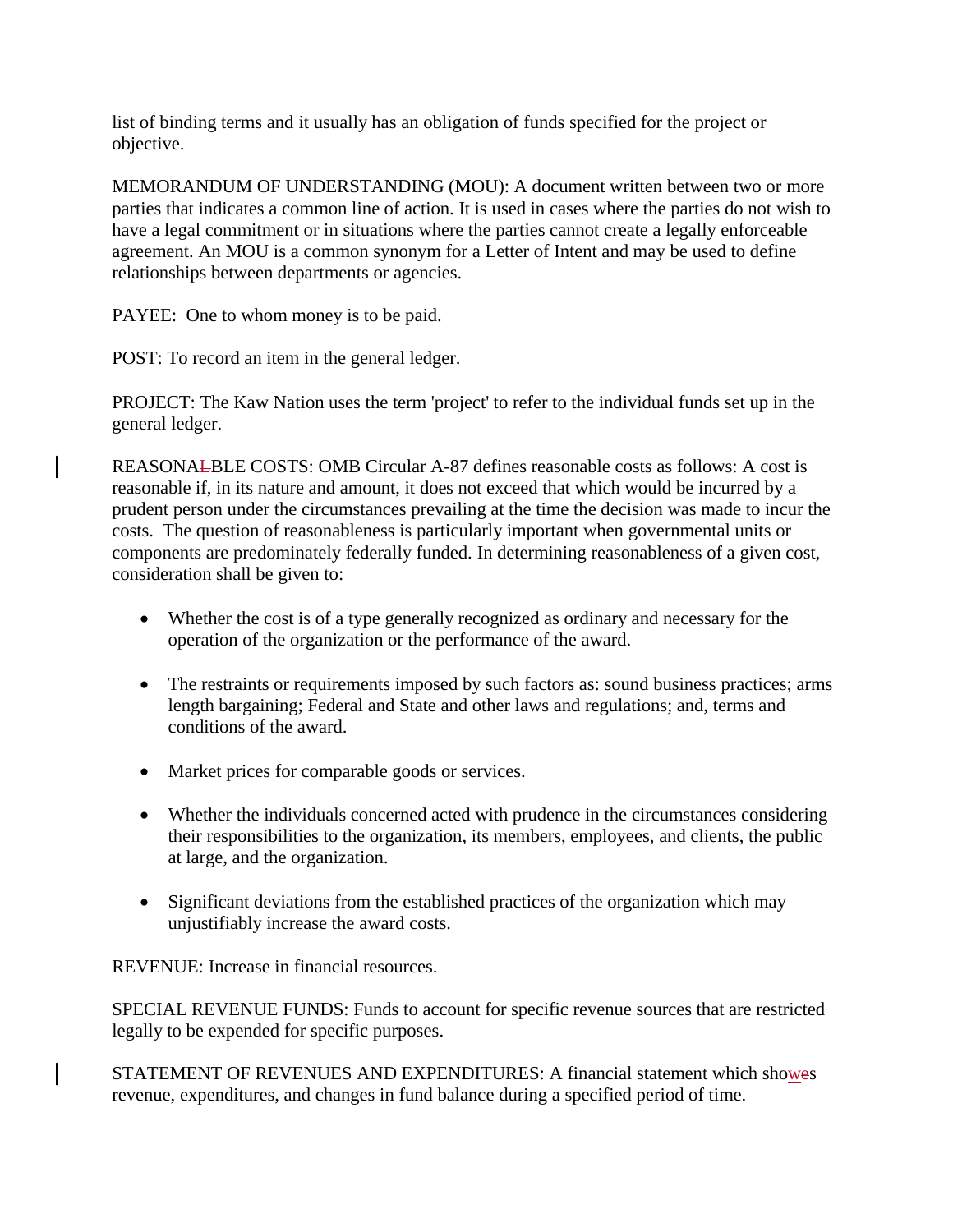TRIAL BALANCE: A list of the balances of the accounts in a ledger fund by double entry, with the debit and credit balances shown in separate columns. The totals of the debits and credits must be equal for the trial balance to balance.

UNALLOWABLE COSTS: The following costs are unallowable under OMB Circular A-87:

- Alcoholic beverages
- Bad debts, including losses (whether actual or estimated) arising from uncollectable accounts and other claims, related collection cost, and related legal costs, are unallowable.
- Contingencies (see exceptions, Number 12, OMB Circular A-87
- Contributions and donations
- Entertainment
- Fines and penalties
- Fund raising and investment management costs
- Goods or services for personal use.
- General governmental or non award expenses
- Interest and other financing costs except where authorized under the circular
- Legislative expenses
- Lobbying
- Under-recovery of costs of other grants or agreements

Other costs not listed may also be unallowable. See OMB A-87 for complete information.

#### **A. Method of Accounting**

As a governmental entity, the Kaw Nation requires that all general and special revenue funds (general fund and grants and contracts) adhere to Generally Accepted Accounting Principles (GAAP) as endorsed by the Governmental Accounting Standards Board (GASB). The following five basic principles of governmental accounting will be followed by the Kaw Nation:

1. Basis for Accounting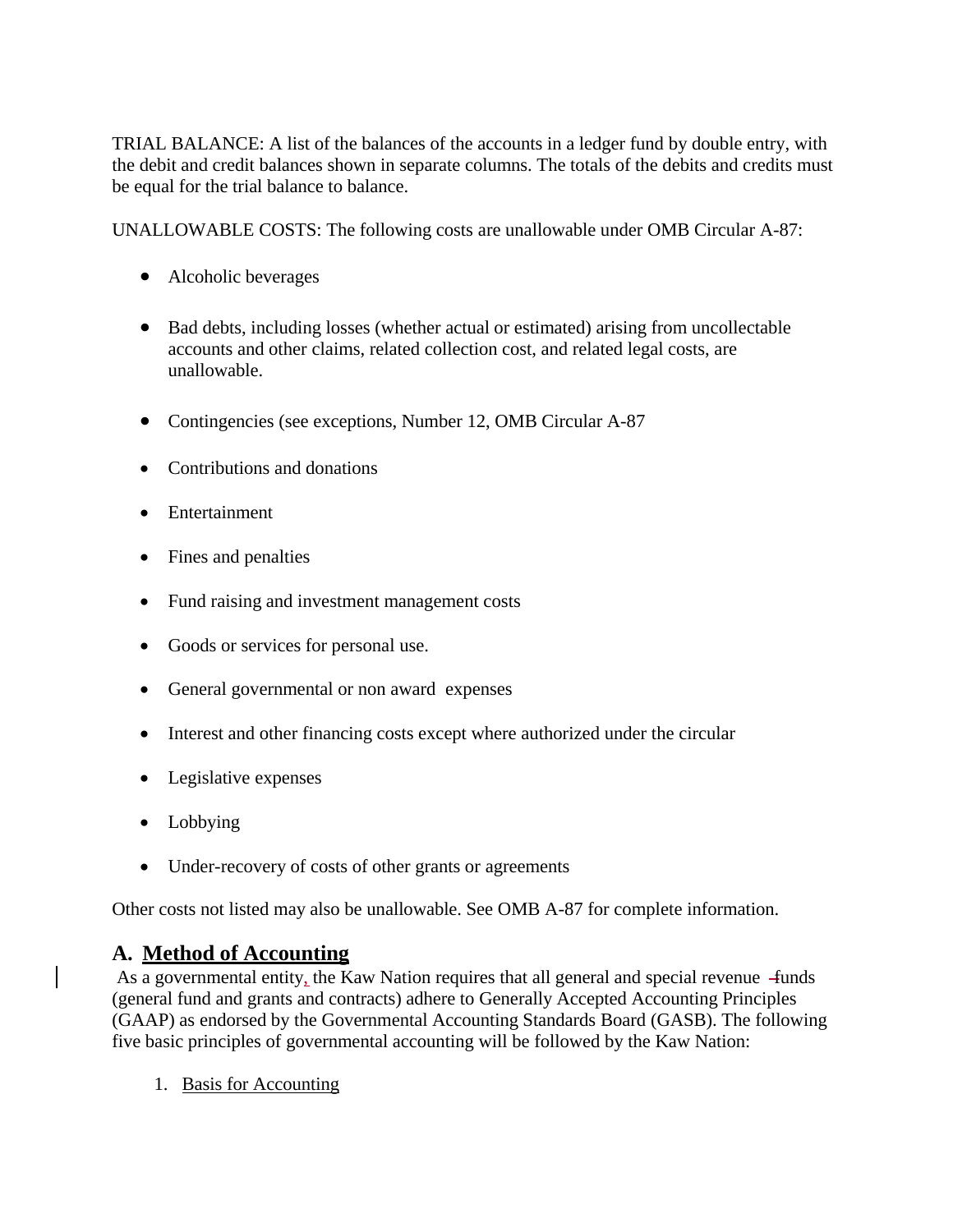All governmental funds are accounted for using the modified accrual basis of accounting. Revenues are recognized when they become measurable and available. Expenditures are recognized when the related liability occurs. The Modified Accrual Basis results in the accounting reports reflecting the substance of transactions and events, as well as the actual receipt and disbursement of cash.  $\pm$ This enhances their relevance and completeness.

#### 2. Accounting and Reporting Capabilities

A governmental accounting system must make it possible to present fairly and with full disclosure the financial position and results of operations of the funds and account groups of the governmental unit in conformity with GAAP and to demonstrate compliance with legal and contractual provisions.

#### 3. Project Fund Accounting

The National Committee on Governmental Accounting defines "Fund" as:

An independent fiscal and accounting entity with a self-balancing set of accounts recording cash and/or other resources together with all related liabilities, obligations, reserves, and equities which are segregated for the purpose of carrying out specific activities or attaining certain objectives in accordance with special regulations, restrictions, or limitations.

The Kaw Nation follows this accounting method for all project accounting. Each project fund has its own assets, liabilities, fund balance, revenues and expenditures. Funds are segregated for the purpose of carrying on specific activities of a grant or contract in accordance with its special regulations, restrictions, and limitations. All money received or expended is classified and defined within a specific fund.

Separate project funds do not imply physically separated records, but does mean that financially, each fund is a complete and separate entity, yielding distinct reports.

4. Budgeting

Budgets are prepared annually to coincide with the fiscal year and to comply with the Kaw Nation Budget and Appropriations Act. The accounting system provides the basis for appropriate budgetary control. Budgetary comparisons are included on the Statement of Revenues and Expenditures report.

#### 5. Financial Reporting

Complete Audited financial statements will be issued annually. Interim financial reports such as the Balance Sheet, Statement of Revenues and Expenditures, General Ledger Activity and an investments report will be provided monthly to the Tribal Chair and the Tribal Council, or as requested, for their review.

Procedures for processing each report are in the General Ledger Users Guide.

Balancing routines after reports are run are as follows: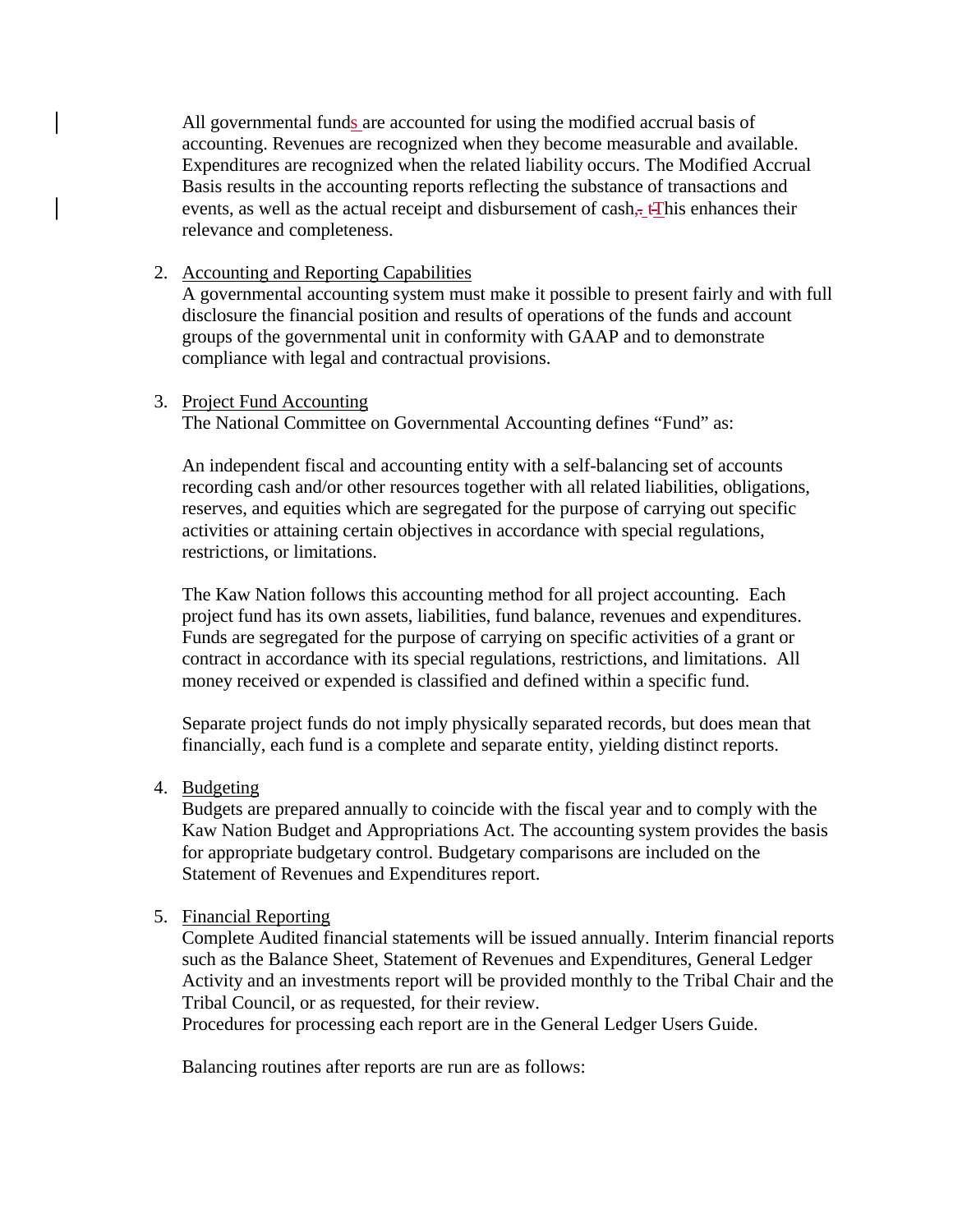- Equity on Balance Sheet shall equal the Equity Account in Trial Balance.
- Income and Expense totals on the Statement of Revenue and Expenditures shall equal Income Summary and Expense Summary accounts on Trial Balance.
- Funded Amount less Expense on Statement of Revenues and Expenditures shall equal Fund Balance (equity) on Balance Sheet.

Monthly financial reports will also be distributed to the Accounting Director, Grants and Contracts Director, Compliance Director and Administrative Services Director as well as various Departmental Directors, Project Administrators and Project Coordinators.

#### **B. Chart of Accounts**

One standard master Chart of Accounts shall be used by all projects. This requirement, however, will not preclude a project with a unique transaction from having a code in the Chart to accommodate it. Likewise, all the accounts may not appear for each project, since unused accounts hinder computer processing, but those used will be consistent for all projects.

The Chart of Accounts for the Kaw Nation is a four digit sequence that begins with an identifying number representing assets, liabilities, etc., as follows:

1XXX - Assets 2XXX - Liabilities 3XXX - Equity 4XXX - Revenue 5XXX - Cost of Sales 6XXX - Expense

The remaining numbers represent the activity - for instance 2000 represents accounts payable or 6147 represents supplies.

Projects are identified in the Accounting Software by use of acronyms and budget years for grants.

Example: Water Quality Monitoring with a budget ending date of 2014 would be WQM 14.

Non grants are as follows TRB - Tribe General Fund or IHS - IHS Compact etc.

Department are identified in the Accounting Software as follows: Grants - 000 Other - ADM for Administration or LE for Law Enforcement

## **C. Internal Controls**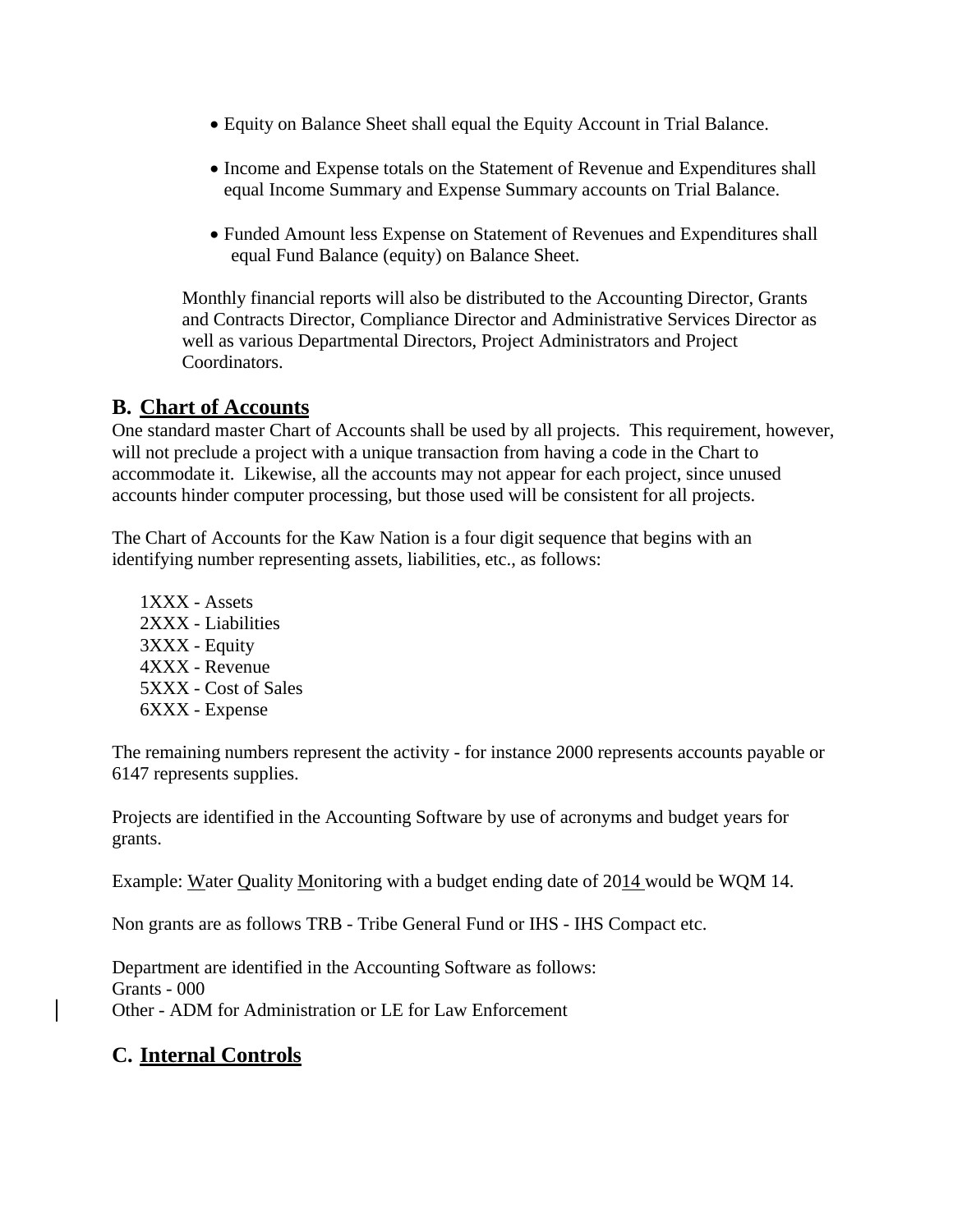The objective of internal accounting controls is to provide management with reasonable assurance as to accountability of assets and the reliability of financial records for preparing financial statements.

The characteristics of an adequate system of internal controls include the segregation of duties within the organization based on functional responsibilities; a system of authorization and record retention; a degree of personnel competence equal with responsibilities; and a sound basis for practices to be followed to achieve the objectives of internal accounting controls.

These controls are recognized as best management practices but will be conditional upon the number of employees. Therefore, the following shall be adhered to:

- 1. No person shall have complete control over all phases of any significant transaction.
- 2. Whenever possible, the flow of work shall be from one employee to another so that the work of the second, without duplicating the first, provides a check upon the work of the first employee.
- 3. Record keeping shall be separated from operations or the handling and custody of assets, such as: In receiving cash through the mail, the person responsible for opening the envelopes shall immediately give all checks and negotiable instruments to an individual who shall log and list in duplicate each item received. (This person shall not be a member of the accounting staff). Once logged this individual will then bring said instruments and the log book to the accounting department. The accounting clerk responsible for cash receipts will then sign the cash log book and take custody of listed items for deposit to the bank.
- 4. Responsibilities in the accounting department shall be clearly established and followed as closely as possible.

The following shall be adhered to when handling cash:

- 5. All cash receipts shall be deposited intact and for the full amount received.
- 6. All collections shall be deposited as soon as possible, preferably the day received.
- 7. Collections and all other funds held within an office pending regular deposit shall be restrictively endorsed.
- 8. Petty cash funds and all other funds shall be kept under complete control and under proper safeguards.
- 9. The person preparing payrolls or time reporting records shall not handle the related pay checks.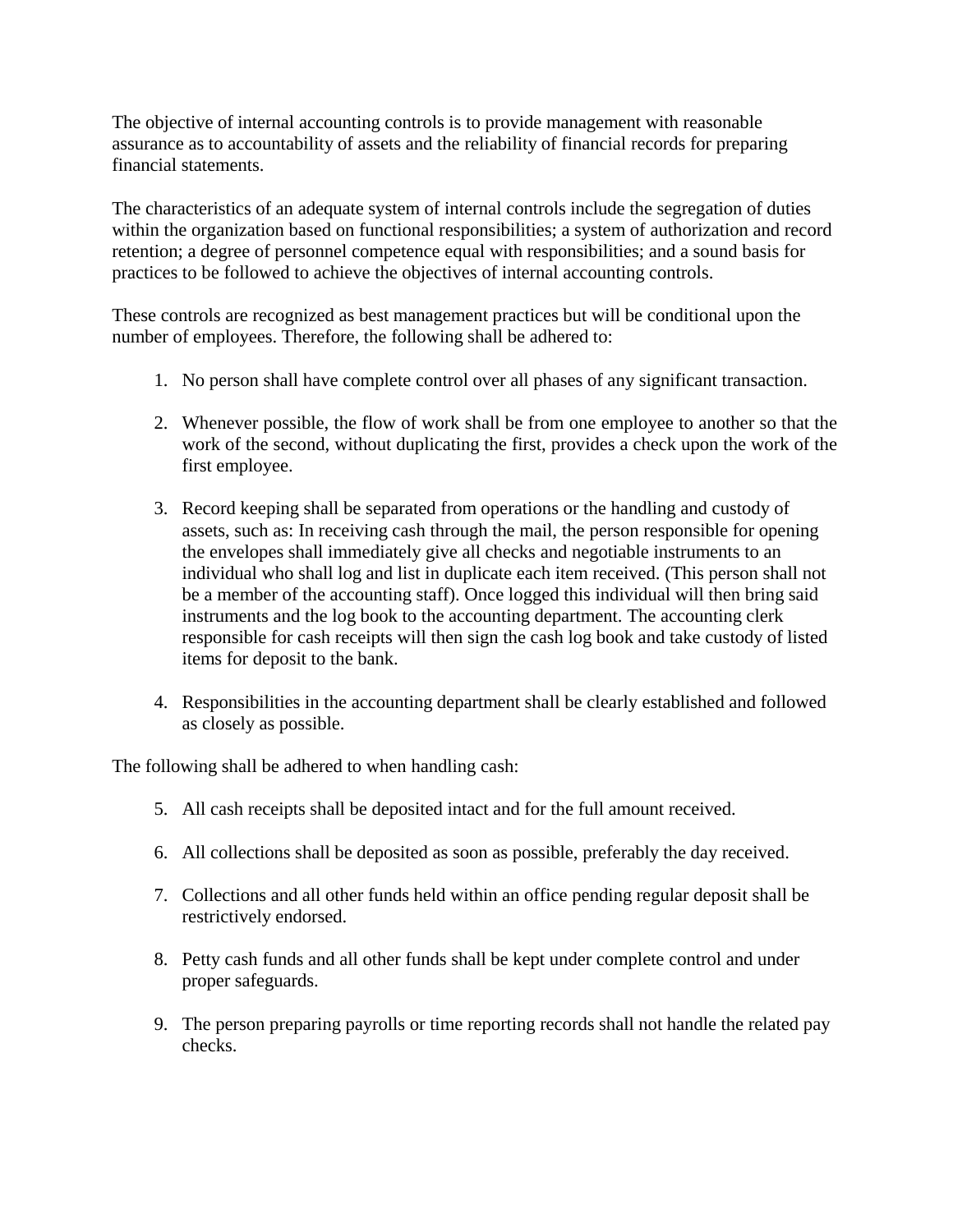10. Bank statements shall be reconciled promptly to the accounting records and the reconciliation reviewed and approved by the Accounting Director.

The following shall be adhered to when issuing checks:

- 11. Checks shall not be issued to "cash" or "bearer".
- 12. Check signers will not sign blank checks.
- 13. Records of void checks will be kept. When possible the actual void check will be stamped Void and filed with the Void check form, Purchase Order/Check Request and any other documentation deemed appropriate. When the actual check is not available a stop payment will be issued.

#### **D. Budgets**

Annual budgets will be prepared each year in accordance with the Kaw Nation —— Budget and Appropriations Act.

Approved budgets will be entered into the accounting system by the Finance/Budget Director so that actual to budget comparisons will be reflected on the Statement of Revenues and Expenditures Report.

## **E. Audit**

The Kaw Nation, in accordance with U.S. generally accepted auditing standards and the standards applicable to financial audits contained in Government Auditing Standards issued by the Comptroller General of the United States, requires an annual audit of federal funds under their control. No federal funds will be excluded from the audit. The Finance/Budget director is assigned responsibility for having the audit completed and audit reports distributed to the proper funding agencies and the Kaw Tribal Council.

The audit will be performed in accordance with the Single Audit Act and will address compliance and internal controls.

1. Auditor Selection Team

Every five years, the Finance/Budget Director will solicit requests for proposals (RFPs) from qualified firms of Certified Public Accountants for the purpose of auditing the Kaw Nation's financial statements. Proposals will be evaluated and graded by an Auditor Selection Team consisting of the Finance/Budget Director, Accounting Director and the Comptroller of the Kaw Nation Enterprise Development Authority. The auditor selection process will be conducted in a timely manner to allow the audit to be completed within the Federal audit deadline (currently September 30th of the current year for the preceding audit year.) Successful proposals will be graded and evaluated by the Audit Team on the following, but not limited to items:

a) Qualifications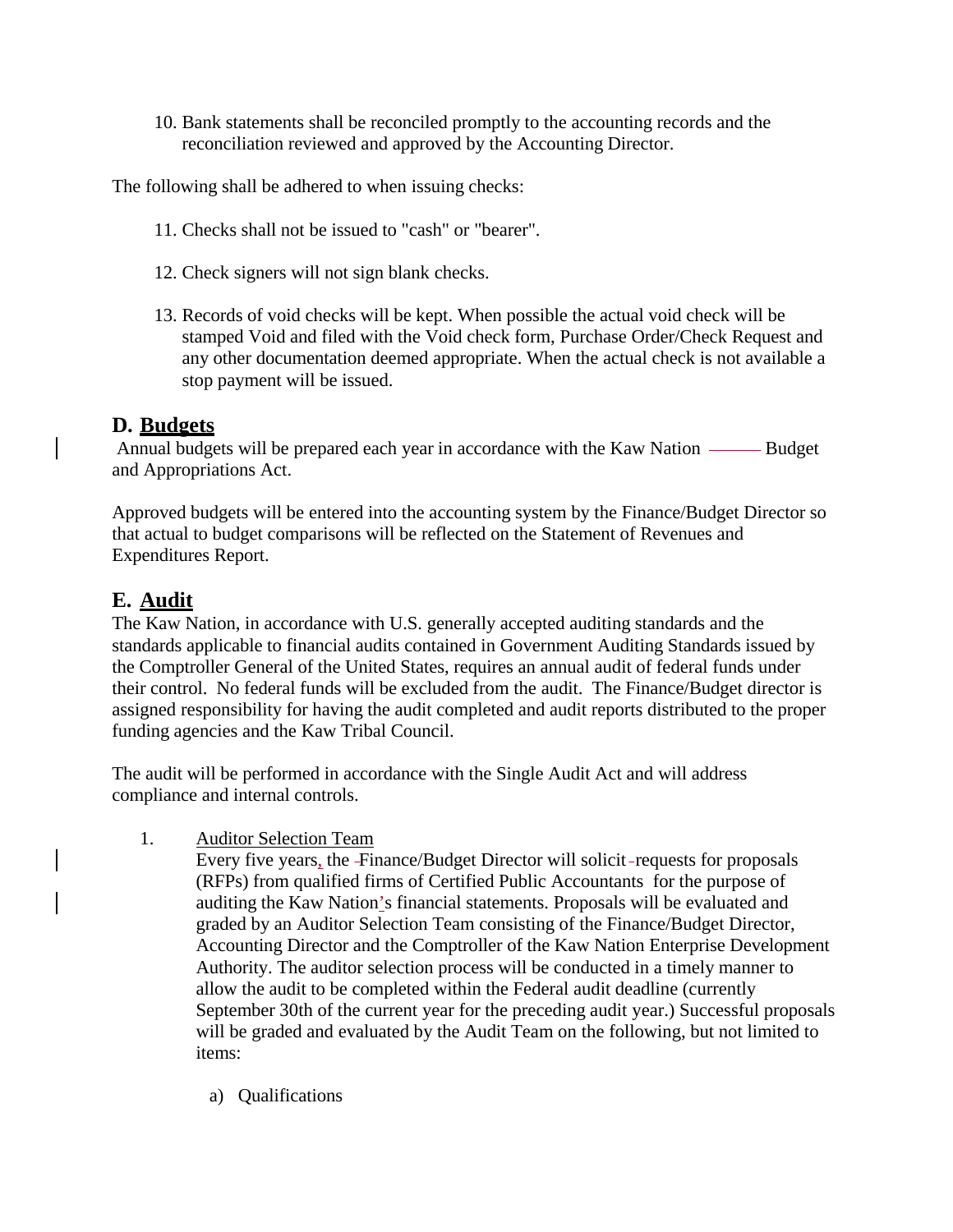b) Native American ownership/staff

 $\frac{d}{c}$  Amount of bid

 $\uparrow$ d) Time-frame for audit completion

Upon completion of grading/evaluations of proposals the Auditor Selection Team will make a recommendation to the Tribal Chair for acceptance of proposal.

All firms submitting proposals will be notified in writing of the results of the Tribal Chair's decision.

## **F. Petty Cash**

Whenever possible and practical, disbursements should be made by check from the bank account. When it does become necessary to make small miscellaneous cash expenditures they may be made from the "petty cash" fund.

Periodically, at least once per year, the Finance/Budget Director will make an unannounced visit to each petty cash fund designee to perform reconciliation.

The maximum amount of any Petty Cash Fund shall not exceed \$300.

The maximum individual Petty Cash reimbursement shall not exceed \$25.

Receipts dated more than 30 days prior to submission will not be paid.

Petty Cash Funds have been set up for the accounting department, Kanza Clinic and Child Care.

Control and Maintenance of the Petty Cash Fund is the responsibility of the person to whom the Petty Cash Fund is assigned. Before issuing petty cash the person responsible for disbursement must be given proof of purchase (receipt, invoice etc.). The proof of purchase must be coded with the project acronym and the general ledger number and be approved by the person responsible for the project to be charged or the Tribal Chair.

The accounting clerk shall write the project, department, chart of account number, amount and reason for purchase as listed on the documentation received, on the petty cash receipt. The receipt will then be signed by the person receiving funds.

The petty cash shall be kept in a locked box and in a locked drawer.

The total cash on hand plus the total of petty cash vouchers must equal the total fund at all times.

Petty Cash Funds will not be used to make change with the exceptions of the Court Clerk and Tag Agency Clerk.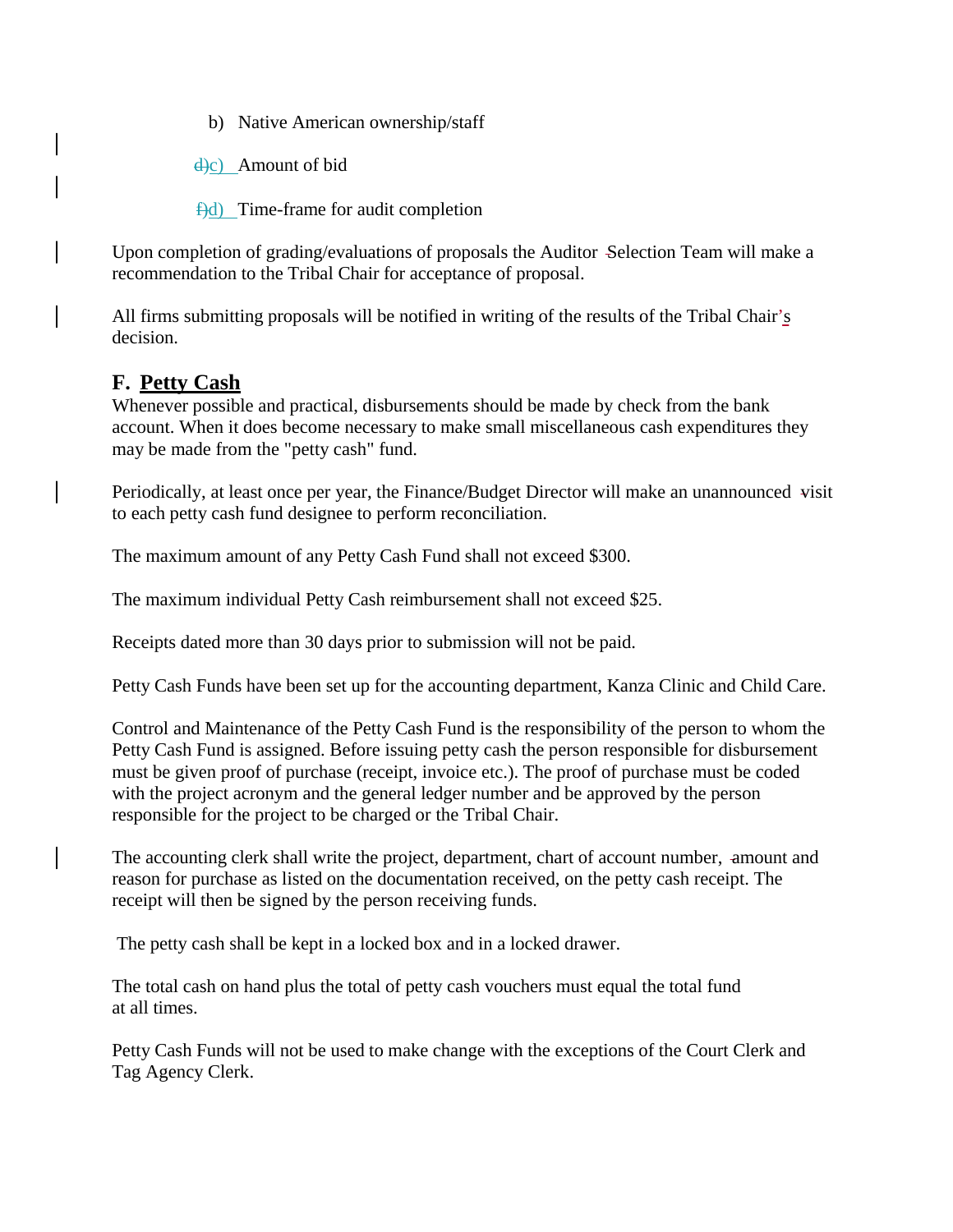Petty Cash is to be used to reimburse personal funds spent not used as an advance of cash for purchasing.

All Petty Cash Funds are to be reconciled on the 1st and 15th (or the nearest business day to these dates) of each month. Reimbursement to replenish cash if needed will be done at this time.

Petty Cash Reconciliation forms are to be filled out and approved by the person in charge of the fund and witnessed and approved by an alternate.

If total cash and slips do not reconcile after all reasonable attempts have been made to do so. The discrepancy will be noted on the petty cash reconciliation form. The reconciliation form must then be approved by the Tribal Chair who will then decide what if any course of action is to be taken.

### **G. Bank Reconciliation**

The Kaw Nation shall maintain one checking account for general fund purpose. All cash receipts and disbursements for all funds will flow through this account. All general ledger cash balances shall be reconciled to the bank statement on a monthly or regular basis. Additional bank accounts such as the Central Payroll account may also be used by the Tribe. These bank accounts will also be reconciled to the general ledger on a monthly or regular basis.

The Kaw Nation accounting software has an automated bank reconciliation module. Within this module the reconciliation will include:

- 2. Reconcile deposits recorded on the bank statement to the deposits recorded in the bank reconciliation module. Check off any deposit-in-transit from the prior month's reconciliation to the bank as they appear on the current month bank statement
- 3. Any deposits not clearing the bank statement will represent deposits-in-transit on the current month's reconciliation. Deposits which have not cleared the bank within a month of the date deposited should be brought to the attention of the Accounting Director.
- 4. Reconcile cancelled checks on the current month's bank statement against those listed as outstanding. Any checks still outstanding should be listed on the current month's outstanding check list.
- 5. Compare each cancelled check with the entry in the bank reconciliation module as to:
	- Date
	- Payee
	- Number
	- Amount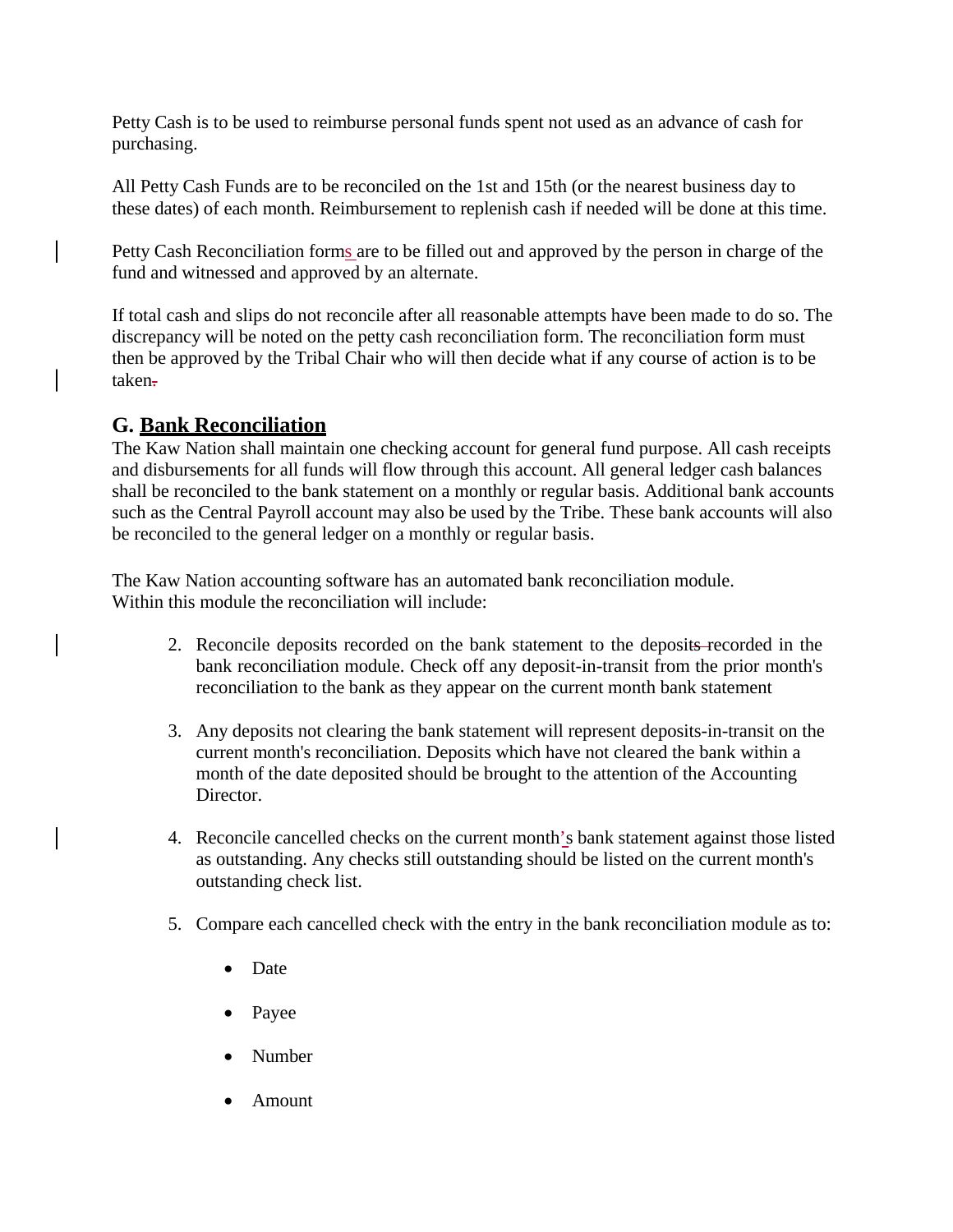and place a check mark by the entry. Those entries not checked off will make up the current month's outstanding check list. Checks outstanding for more than sixty(60) days should be brought to the attention of the Accounting Director.

- 6. Note any other transaction appearing on the bank statement which will be recorded on the books by journal entry. For example:
	- Returned Checks
	- Bank Service Charge
	- Wire transfer of funds
	- Stop payment checks

these items should be checked off of the Other Cash Items.

If any of the listed items was not recorded in the current month's General Ledger timely enough to be listed on the current month bank reconciliation, it will be written into the Suspense Items list.

7. Any items listed under Suspense for current month should be reconciled for the following month. If an item has been listed in suspense for more than one (1) month is should be brought to the attention of the Accounting Director.

## **Cash Receipt**

There is a relatively high risk associated with transactions involving cash. Thus a strong system of internal accounting control is required. Deposit and accounting of funds require that:

- 1. Monies must be properly safeguarded and appropriately recorded.
- 8. Deposits are made on a daily basis.
- 9. All checks are stamped "Kaw Nation for deposit only" at time of receipt.
- 10. Deposit slips are written up documenting each check and cash transaction.
- 11. A deposit report form is filled out by the receiving clerk and verified along with the monies by a second accounting clerk who then makes the banking deposit.
- 12. Cash transactions are documented with the name of the project, department and general ledger number and entered into the general ledger via the accounting software. With each project having its own cash account. An unposted report of the daily cash transactions is approved by the Accounting Director before entries are posted.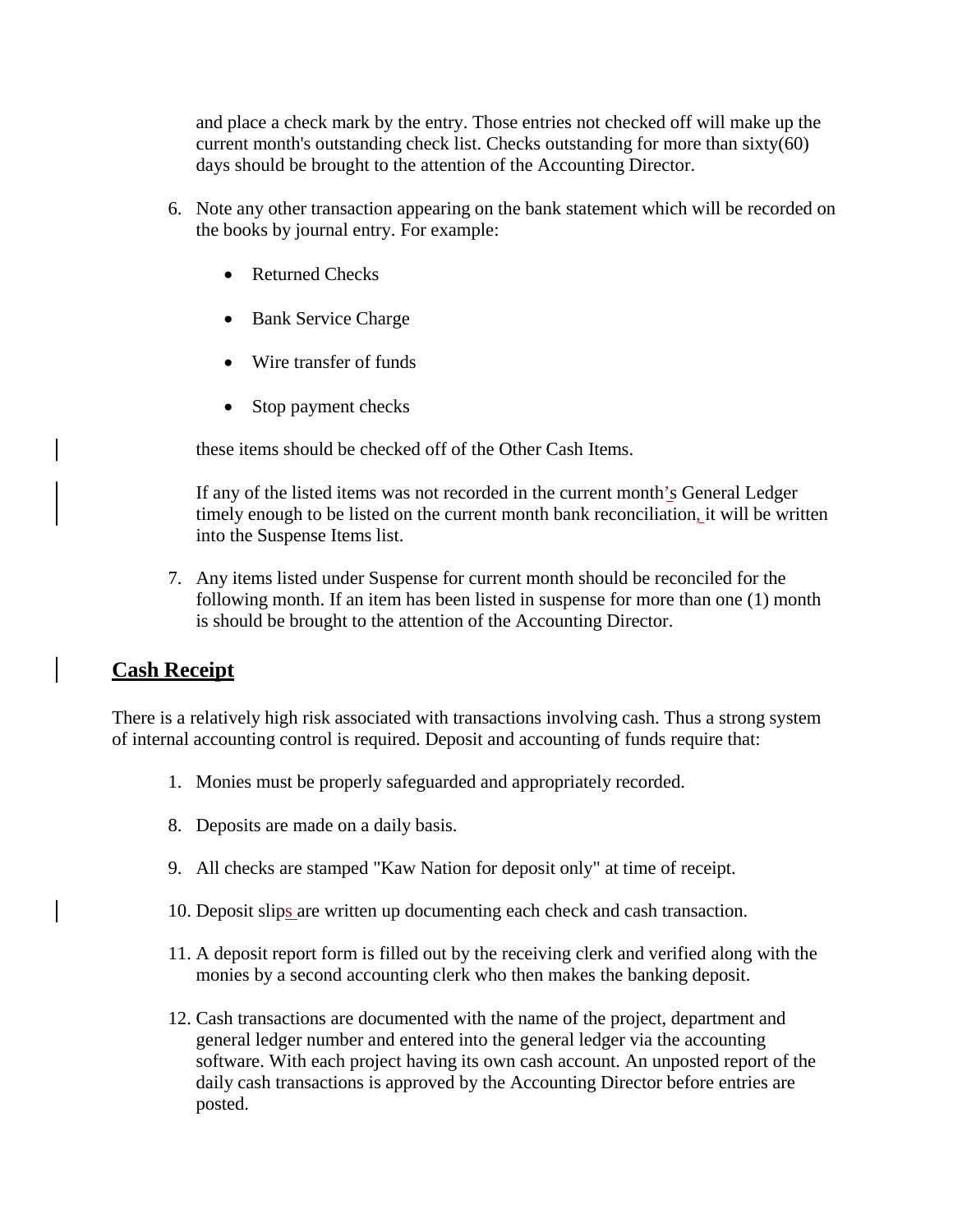Cash usually comes from the following sources:

- Grant/contract funds received from the grantor/contractor
- Title VI Program
- Museum Gift Shop
- Tag Agency
- Court fees
- Rent/lease income
- Taxes collected from Tribal enterprises
- Other miscellaneous cash receipts

Each time one of these sources of cash is received a written record must be made. The receipt for cash shall have three copies, with the original going to the person making the payment. One of the copies will be attached to the unposted cash report and the other will remain in the cash receipts book.

Some offsite Tribal location may make their own bank deposit such as:

- Kanza Clinic 3rd party billing of Medical/Dental and Pharmacy reimbursements
- Wellness Center daily sales
- After School Program fees

Deposit and accounting of funds require that:

- 1. Monies must be properly safeguarded and appropriately recorded.
- 13. Deposits are made on a daily basis.
- 14. All checks are stamped "Kaw Nation for deposit only" at time of receipt.
- 15. Deposit slips are written up documenting each check and cash transaction.
- 16. A daily sales report or similar form is filled out by the receiving employee and verified along with the monies by a second employee who then makes the banking deposit.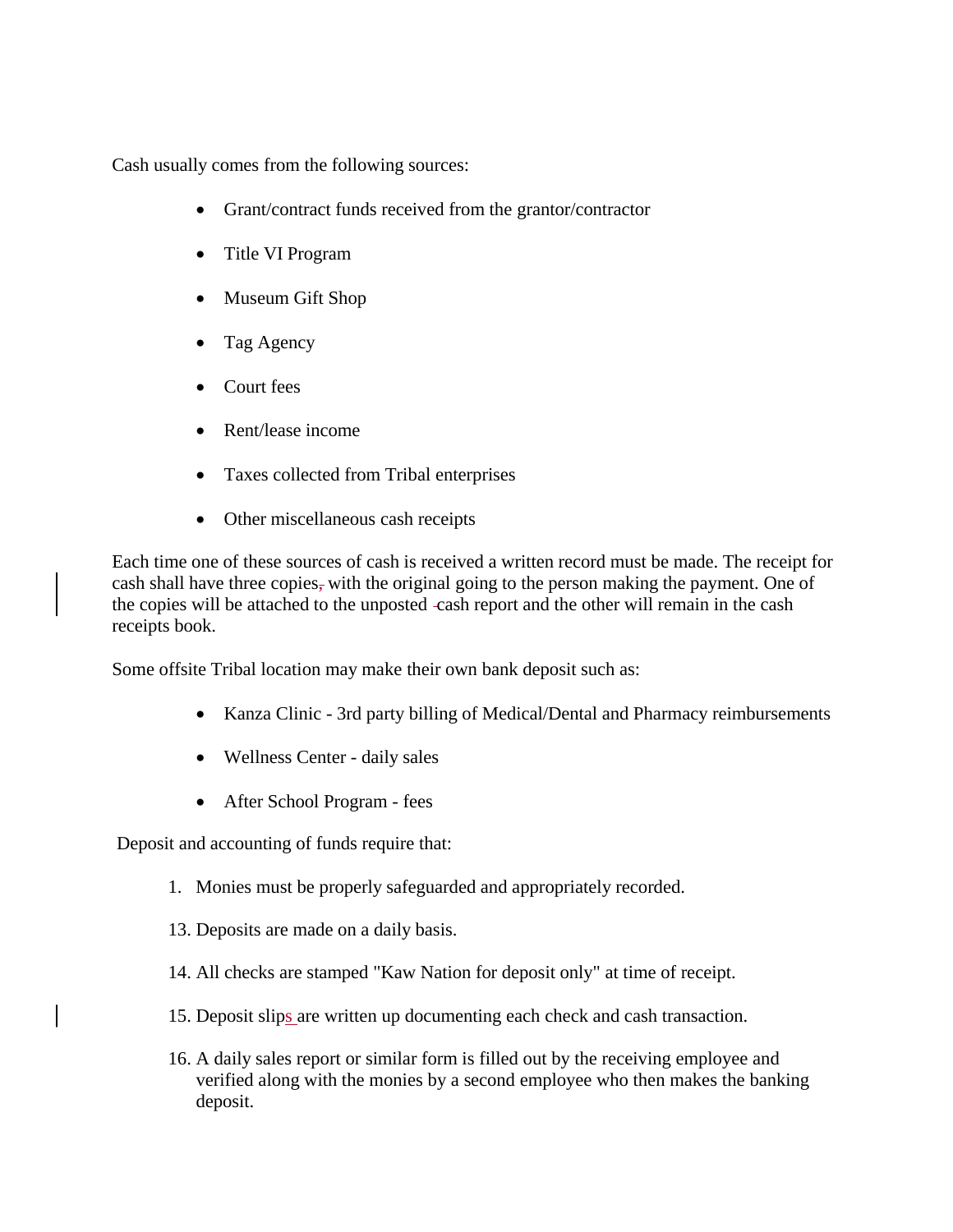- 17. The original sales or receiving report along with a cash register z tape or other substantial documentation as well as the bank deposit slip will be turned in to the accounting department at least once per week.
- 18. The accounting clerk receiving the reports will date stamp and initial them upon receipt. The accounting clerk will then fills out the proper accounting form with the name of the project, department, and general ledger number and enter it into the general ledger via the accounting software. With each project having its own cash account. An unposted report of the daily cash transactions is approved by the Accounting Director and approved before entries are posted.

### **Compact/Grant Management**

Each compact/grant will be accounted for separately. All terms and conditions of compact/grants between the Kaw Nation and the Funding Agencies or will be complied with. Expenditures will be charged to a particular grant only in accordance with the terms and conditions of that grant. Compliance is the responsibility of the Compliance Specialist.

Departmental programs and projects, including those implemented in conjunction with the Kaw Nation Enterprise Development Authority will be subject to all fiscal, personnel and property management policies of the Kaw Nation, as well as all applicable federal and state rules and regulations.

Prior to incurring any costs against an award - all compact/grant information including the budget justification must be forwarded to the Finance Director for review. The Finance Director will then forward this information to the Accounting Director for entry into the accounting system. No expenditure will be coded to any line item that is not allowable/appropriated by the funding agency.

#### **Purchasing**

**All purchases must be approved by signature of Tribal Chair or authorized designee as well as the person or designee in charge of the budget that will incur the expense. All electronic items such as computers, printers, cameras etc., will be approved/ordered by the IT department. Approval-must be obtained prior to purchase with the exception of routine maintenance items such as nuts and bolts for the maintenance department and some charge accounts paid by statement. Statement paid accounts will be reconciled using individual charge tickets signed by the employee making the purchase and the supervisor.**

**An annual standing memo may be used for preapproval of certain items at the Clinic, such as medical/dental supplies, radiology screenings and dental appliances, at the discretion of the Tribal Chair. These memos in no way take the place of a Purchase Order.**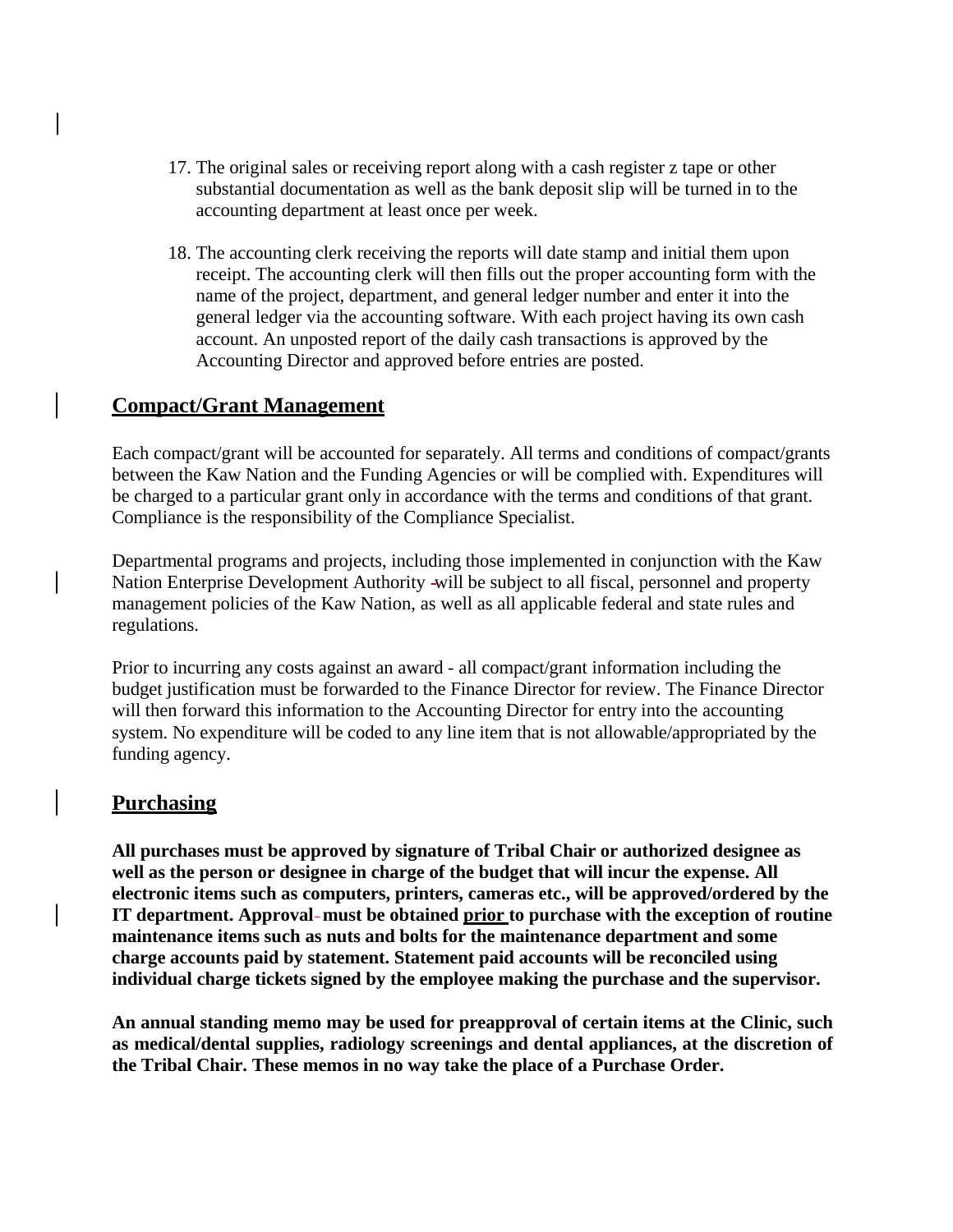**No purchase order/check request is required for those payables mandated by law - payroll tax liabilities and insurance premiums for state and federal unemployment and workmen's compensation. Neither are they required for garnishments, levies, Tribally approved voluntary retirement instruments and employee reimbursements to the Nation.**

**If a Check Request Form is used to make payment for merchandise/services under a contract or agreement that has already been signed and approved by Tribal Chair no additional signature approval is necessary. However, a copy of the signed agreement/contract must be forwarded to the Finance/Budget Director. The Finance/Budget Director will assign a numerical code to be used on each Check Request Form used for payment to that vendor.**

**All purchases must be reasonable and allowable.** Please see definition of reasonable and allowable in definition section. Annual budgets will be used as a guideline for all expenditures. *All items presented to the accounting department for payment must be complete and legible.*

Purchases are classified as follows:

Recurring expenditures requiring a Standing Purchase Order - Expenditures under this category include monthly payments for utilities, communications, office space leasing, bottled water, new hire background checks, vehicle fuel charges on account. Rentals/lease agreements - such as rugs or linens, copiers, pest control etc.. The frequency of the expense must be greater than annual. Standing Purchase Orders are to be reissued annually.

General Project purchases requiring Purchase Order- These purchases include expenditures such as supplies.

**Education/Academic Awards, Child Care vendors, legal expenses, contracts and or projects that require multiple payments to the same vendor for a single project are paid from a Check Request Form.**

The Social Services Department may use the application for services form in place of a purchase order/check request, this form, regardless of funding source, will be signed by the Social Services Director and approved by Tribal Chair or designee. These expenditures include but are not limited to, utility assistance, emergency assistance, burial and headstone assistance.

Education/Academic Awards including but not limited to Academic Scholarships, vocational training, adult education, school clothing assistance and Child care services require a check request form.

1. The person requesting the purchase/service must put their name in the 'requested by' line on the purchase order/check request. If the director/coordinator of the project incurring the expense is not the individual filling out the purchase order/check request then he/she must approve the purchase by placing their initials beside the requestors.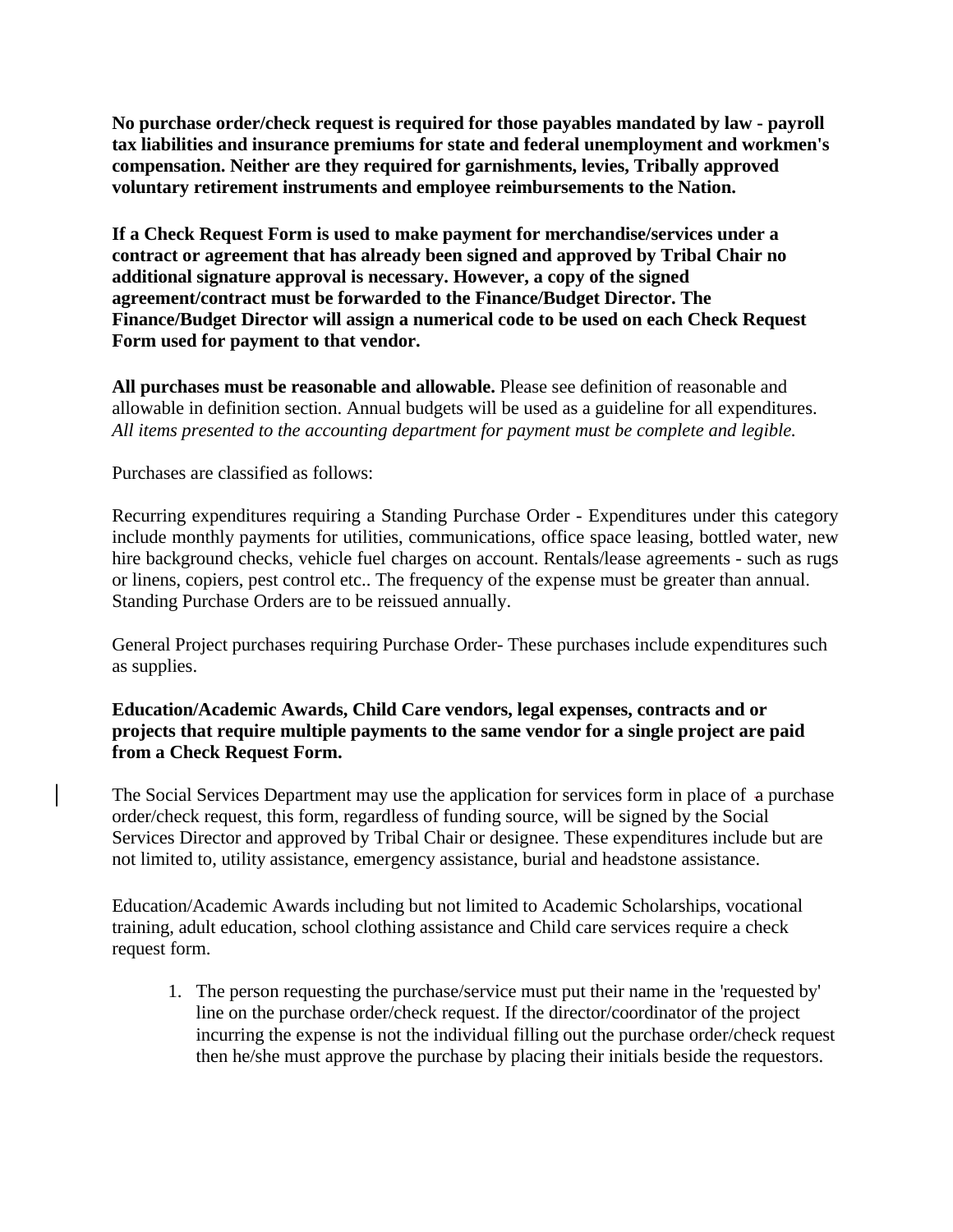- 2. Purchases that will be paid for with grant funds must be reviewed and approved by the Compliance Specialist prior to approval by Chair.
- 3. Only the Chair and Tribal Council can approve Purchase Orders Over \$10,000 Tribal Council Under \$10,000 Chair
- 4. Contracts are subject to the same \$10,000 approval levels.

*Exception: Chair can approve contracts over \$10,000 if the merchandise/service being contracted is under a grant whose budget has already been approved by Tribal Council.*

- 5. Purchase Order/Check Request must state the reason for purchase and include the Project/department acronym and general ledger number.
- 6. Purchase Order/Check Request must have proper documentation attached. Proper documentation consist of but is not limited to an invoice from the vendor stating the vendor name, address, total dollar amount and an itemized description of what was purchased or a contract or other legal agreement.
- 7. If approved, the purchase order/check request will be signed and returned to the department requesting approval. An order can be placed at this time.
- 8. If materials are involved, the employee receiving the materials shall acknowledge receipt by signing the receiving report on the purchase order.
- 9. When invoices/contracts are received from the vendor they will be compared to purchase orders/check requests. Discrepancies must be dealt with by the requestor and resolved before payment is made.
- 10. Any changes to an already approved purchase order/check request must be initialed by the director/coordinator and Tribal Chair.
- 11. The final step is to send the purchase order/check request with attached documentation to the accounting department. The accounting department will check documentation and approvals to ascertain that all requirements have been met prior to payment. If any discrepancies are found the Purchase order/check request will be sent back to the requestor for correction/clarification.

Please refer to the Procurement Policy Manual for additional information.

Purchase orders shall be pre-numbered and issued by the procurement clerk.

#### **Committee Meeting Fees**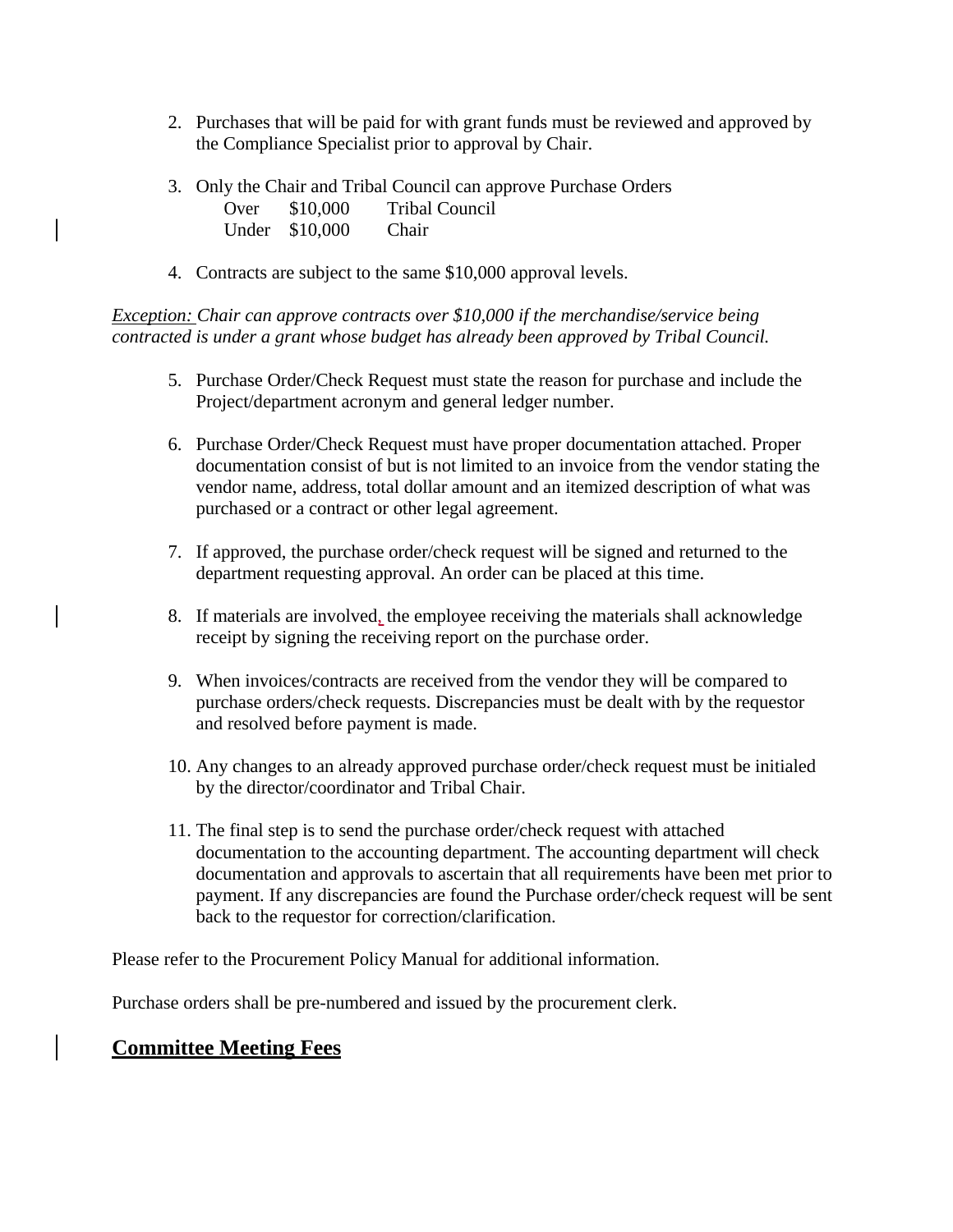Meeting claim forms are used to initiate payment for meetings. These forms shall be filled out at the time of the meeting. The claim form and a copy of the agenda/minutes must be approved by Tribal Chair for members to receive payment.

Full time employees that are appointed to boards/committees that meet during regularly scheduled work hours will receive only their regular rate of pay. If a meeting is held after regularly scheduled work hours, the employee may receive comp/overtime for the time of the meeting. Part-time or temporary employees shall receive their regular rate of pay if the meeting is held during a time that they are scheduled to work. If the employee is not scheduled to work at the time of the meeting, they will receive the meeting fee. Current time approval procedures apply. Employees will not receive mileage. Non employees will receive a set meeting fee with no mileage allowed. Employees required to attend Tribal Council and General Council Meetings will be paid comp or overtime but will not receive mileage.

## **H. Travel**

Employees will receive an advance per diem whenever possible. However due to time constraints it may on occasion be necessary for the traveler to be reimbursed after the fact. Employees personally receiving 3rd party monies for travel or a stipend whether by check or cash shall turn this money in to the accounting department. Employees are to notify the accounting department in advance if their travel is reimbursable by a 3rd party and give all associated information and paper work to the designated accounting clerk. These monies will be credited to the project from which the expense originated.

Per diem, registration, taxi, shuttle, parking, rental vehicle and other similar travel expenses will not be paid to Tribal Attorneys and Tribal Court Judges for attending trainings, seminars etc., that may be used to benefit not only the Kaw Nation but other current and future clients as well. Hotel and air fare will be paid, a hotel folio must be turned in upon return. Travel or trainings specific to the Kaw Nation will include all travel related expenses allowable under the guidelines set forth in the Kaw Nation Travel Policy Manual. Travel expenses included on their invoices for professional services billed to the Nation will be evaluated and approved on a case by case basis.

Final Trip reports will be approved by the Administrative Services Director and if grant related, the Compliance Director before being forwarded to the Accounting Department.

Refer to the Kaw Nation Travel Policies Manual for additional information.

#### **I. Cash Disbursements**

Unused checks will be stored in a locked cabinet inside the office of the accounts payable clerk.

A W-9 form will be completed for each new vendor used. No payments will be made to new vendors until the W-9 form is received. New vendors will be reviewed to make sure that they have not been "debarred" or "suspended" by the federal government, by use of The Excluded Parties List System (EPLS) website. Original supporting documentation for expenditures must be reviewed and approved prior to payment. No check shall be written unless there is documentary proof that the service or merchandise has been received and are satisfactory.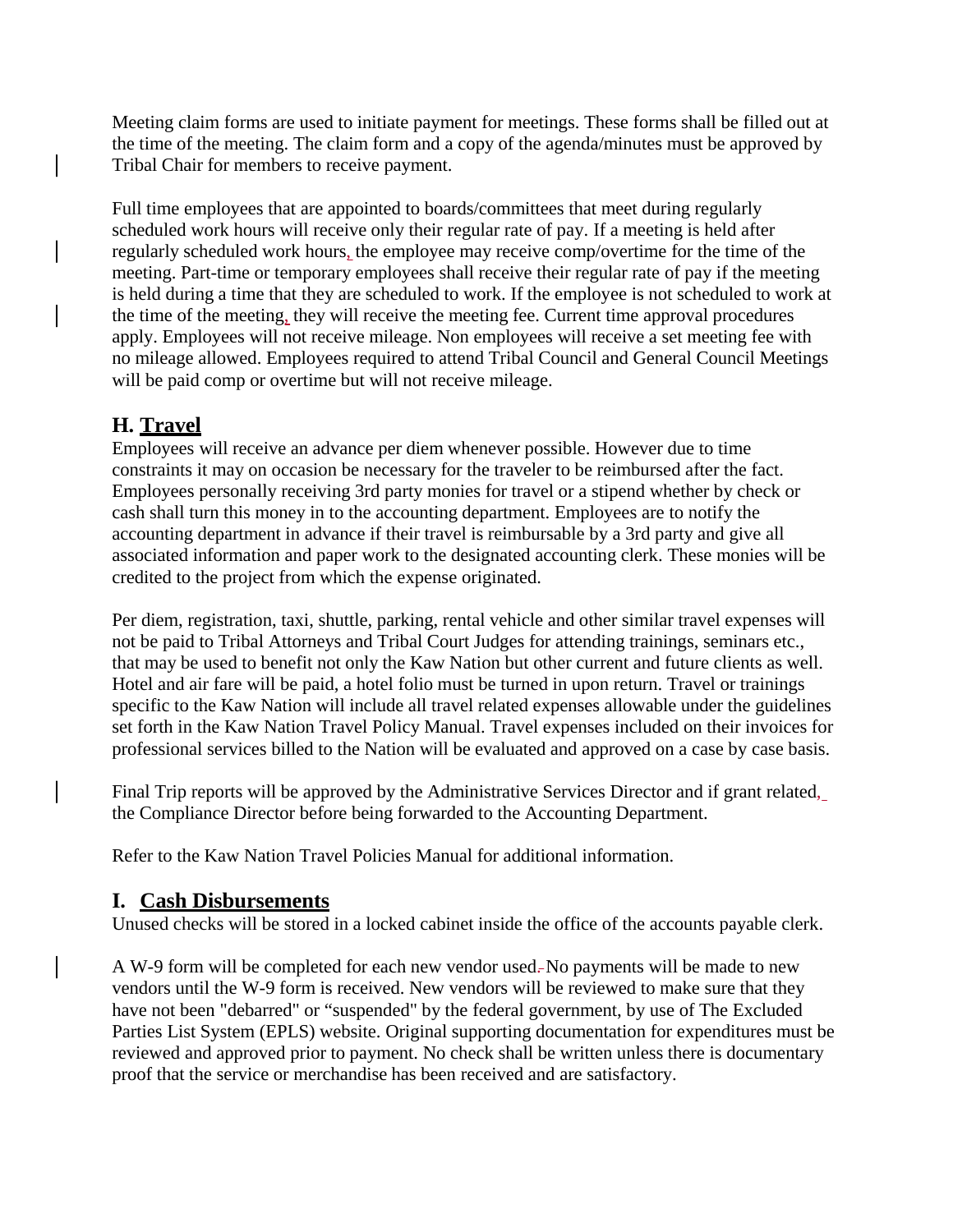*Exception: For merchandise/services to be 'prepaid' or paid for in advance a written request for exception detailing the project to be charged, the vendor name, the product or service and the reason for the exception must be approved in advance by the Tribal Chair and the Compliance Director, if required. This document must accompany the Purchase Order or Check Request for payment to be issued.*

When a check is written, the purpose for the payment shall be stated in the related paperwork. All checks are electronically signed by Tribal Chair and one other check signor. The Tribal Chair and one other check signor will, in person, sign the Check /Voucher Register report issued at the end of an accounts payable run. This accounts payable report will be accompanied by vouchers and check stubs corresponding to each check issued on that run. The bill, invoice or other proof that the service or merchandise has been received shall be clearly marked "Paid" and the check stub stapled to it to prevent duplicate payment. The paid bill will then be scanned into laser fiche and then filed in alphabetical order for future reference. All original paid bills will be filed in locking fire proof cabinets in the accounting department.

With the exception of emergency checks for travel, child/family welfare or similar time sensitive items all checks will be mailed from the accounting department.

## **J. Credit Cards**

Certain credit cards may be used for very specific purposes and only by designated employees. These employees are:

Travel Clerk - Credit Card for securing rooms and paying for air travel only. See Tribal Travel Policy Manual for additional information.

Procurement Clerk - Credit Card for Staples only. Purchases must be pre- approved using the same guide lines as those for a Purchase Order. See additional information in the Procurement Policy.

Tribal Social Services Director - Credit Card for Wal-Mart for the purpose of annual school supplies and clothing purchases for qualifying Tribal Members.

Information Technology Director - Credit Card for Staples only.

Purchasing policy shall still be followed with preapprovals, documentation etc.

An accounting clerk will reconcile credit card statements monthly.

## **K. Payroll**

#### *Time Approval Procedure*

*This procedure describes Kaw Nation's method of documenting and approving actual time worked and applies to all employees who work on more than one project. The intent of this procedure is to ensure compliance with 2 CFR part 225, Attachment B, 8h5(a).*

*Definition of terms:*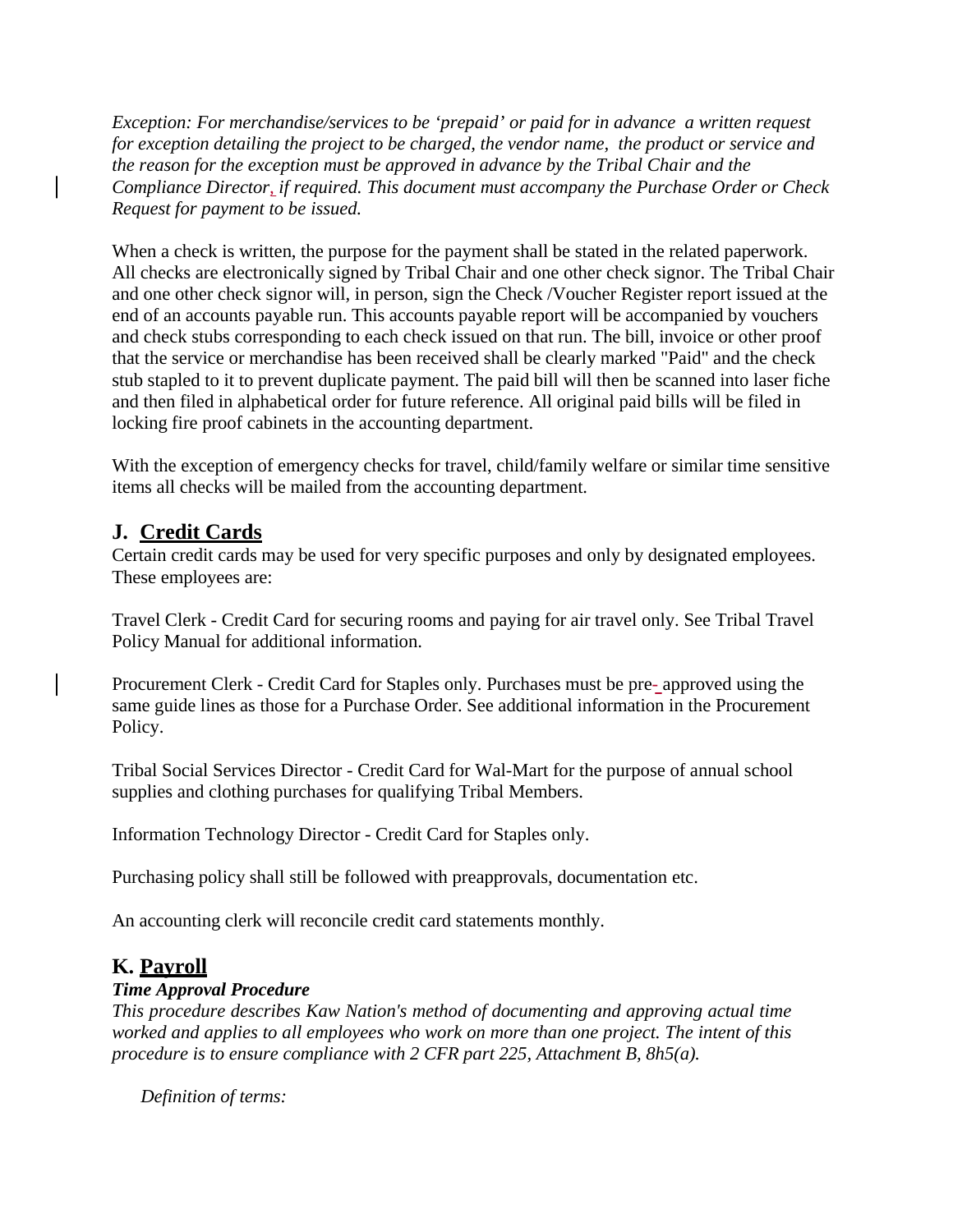| Microix    | Kaw Nation's computerized timekeeping software                        |
|------------|-----------------------------------------------------------------------|
| <b>MIP</b> | Kaw Nation's payroll and accounting software                          |
| Chair      | The elected leader of the Kaw Nation                                  |
| <b>ASD</b> | Administrative Services Director position. He or she is to be         |
|            | sufficiently familiar with the work performed by staff                |
|            | reporting to the Chair so as to be able to attest to their            |
|            | actual time worked.                                                   |
|            | Time Study Title of the Kaw Nation form used to document actual hours |
|            | worked on multiple projects. Required only of the employees           |
|            | who work on more than one project.                                    |

*Employees who work on multiple projects record daily the hours worked on each project on the Time Study form. By signing this form, staff attests that the time recorded is the actual hours worked on each project each day. No supervisor has the authority to direct an employee to record time in any manner other than actual hours worked. Completed Time Study forms are attached to time sheets and turned in to the Accounting Department for payroll processing. Once payroll has been processed these records are filed in the Accounting Department.*

*Supervisors have Microix access to input and approve staff time. When a supervisor approves an employee's time they are attesting that the distribution entered is a factual record of hours worked by project. In their absence, supervisors may assign these responsibilities. Supervisors who work on more than one project must also fill out the Time Study form.*

*Employees and Supervisors who report directly to the Chair have Microix access to approve their own time. Secondary review is done by Human Resources and final approval is performed by Chair, ASD or Chair assigned designee. Microix settings do not allow transfer of data to MIP without final approval.*

*The IT Director Maintains Microix security and may assign it to the ASD in her absence.* 

*Required Signatures:*

*Employee and supervisor on Time Study Form and Time Sheet*

Please refer to the personnel policy manual for more details regarding payroll, benefits and other employment issues. The following information summarizes the payroll process but does not address all of the personnel issues discussed in the Personnel Policy Manual.

When an individual is hired by the Kaw Nation the following forms must be completed:

- Change Action
- Direct Deposit Form
- W-4 Exemption Information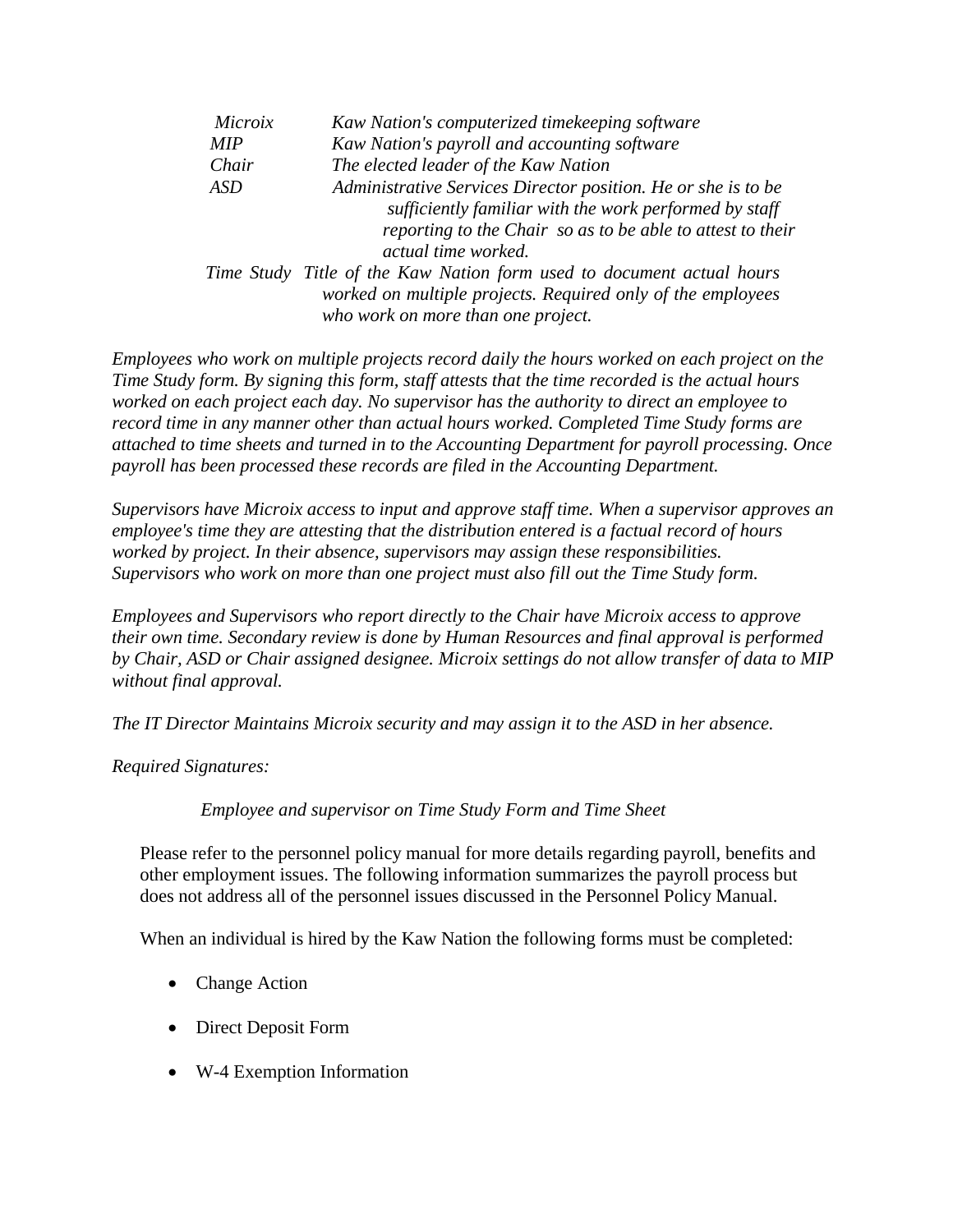I-9 Eligibility to Work Verification

The Accounting Director is given a copy of the Change Action prior to the employees first day of work so that the employee can be set up in the payroll system and in the time keeping software. (The Change Action must be approved by the Chair prior to setup.) The W- 4 and direct deposit forms will be given to the Accounting Director as soon as possible prior to the employee's first payroll.

The normal pay period for employees is biweekly. Pay will be issued on the Friday following the close of the pay period. At the end of each pay period, the following steps will be performed:

1. Each director with supervisory authority will turn in electronic and paper time sheets to Human Resources, no later than 10 am on the Monday following the close of the pay period.

*Exception: Occasionally time sheets will need to be turned in on an earlier date. When this occurs a memo will go out to all directors stating when time sheets need to be turned in for that specific pay period. The notifying memo will be issued by the Human Resources Director after approval by Tribal Chair or designee.*

- 2. Time Sheets will be signed by the employee and their supervisor.
- 3. Time records will include any annual, sick leave, holidays or other absences from work. Request for leave forms will be signed by the employee supervisor and turned in with time sheets.

A time study signed by the employee will be turned in with time sheets for employees paid from more than one project/dept.

- 4. If an employee has traveled during the pay period a copy of the approved travel authorization will be attached to the time sheet.
- 5. If an employee failed to clock in or out a copy of an approved missed punch form must be attached to the time sheet.
- 6. The time records will be reviewed by the Accounting Payroll Clerk and any time sheets that are missing appropriate signatures, documentation or have any other type of discrepancy will be returned to Human Resources. When time data is transferred from Human Resources to the Payroll Clerk via Microix software all paper documentation must match the electronic records. If the paper documentation does not match or is unavailable that individuals time records must be removed from that Microix transmission, and be resubmitted at a later time with the appropriate paper documentation.
- 7. Payroll software records will be updated as necessary for status changes, garnishments and other items that effect payroll.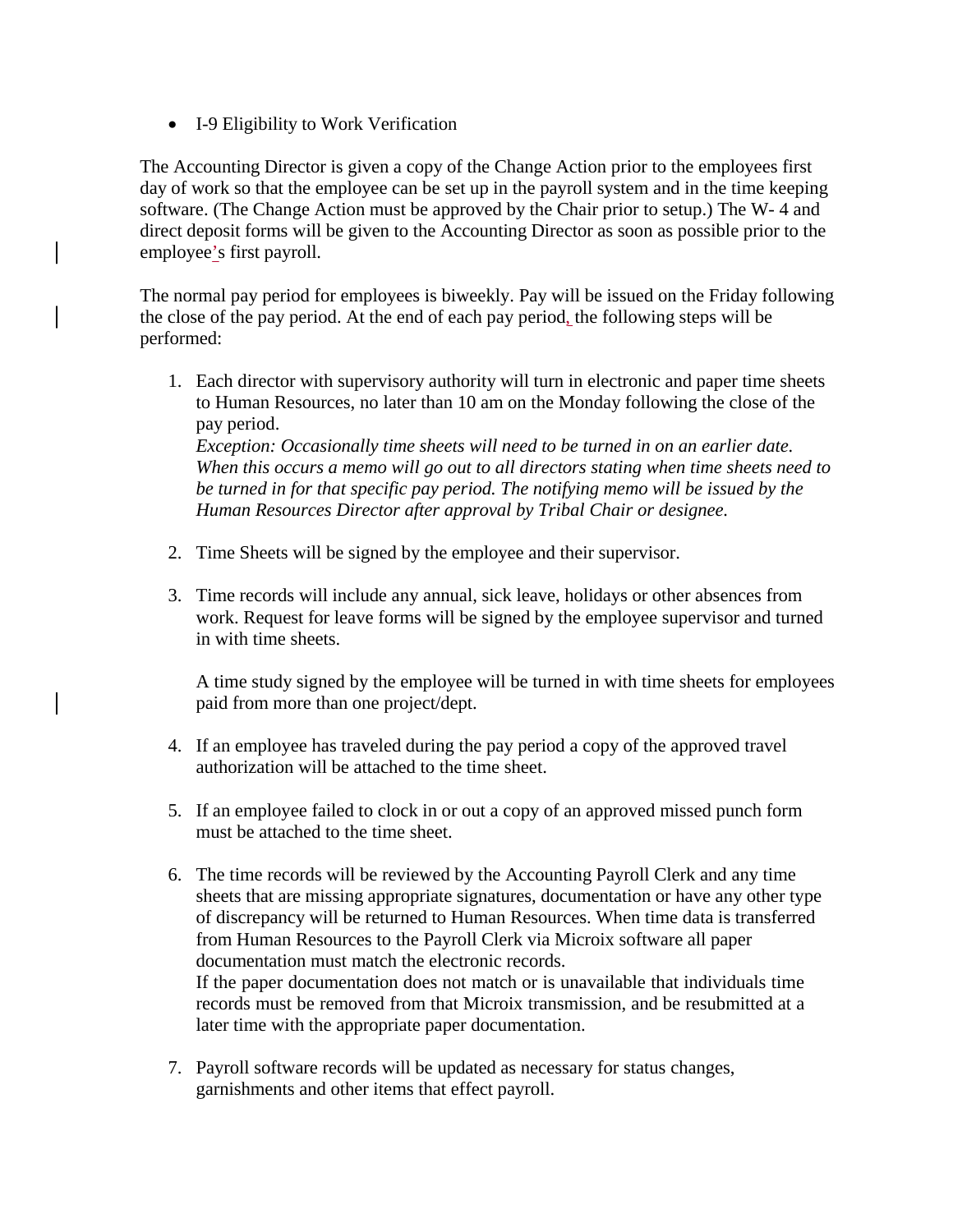- 8. Individual wages will be charged to the correct funding source.
- 9. The Accounting Payroll Clerk will receive appropriately signed time sheets with all required attachments no later than noon on the Tuesday prior to the Friday pay date. Time records not received on time may be paid by paper check and paid after the regular pay date or both.
- 10. The Accounting Payroll Clerk will have the direct deposit file transmitted to the bank in time for the Friday payroll.
- 11. The Accounting Payroll Clerk will balance time sheets with payroll reports.
- 12. The Accounting Payroll Clerk will make sure proper authorization for deductions are on file.
- 13. Payroll checks will be signed by Tribal Chair and one other member of the Tribal Council.
- 14. Payroll reports will be printed and filed after processing a payroll.
- 15. Payroll tax deposits, fringe benefit payroll deductions and any other authorized deductions will be paid to the appropriate agencies in a timely manner.

A change action must be completed and a copy turned in to the Accounting Director with appropriate approvals whenever there is a change in an employee's employment status. Changes in employment status include raises, termination, suspension, benefits and changes in fund(s) being charged.

A copy of Change action notices will be given to the Accounting Director by the due date for timesheets for a pay period in which the change becomes effective.

A new W-4 must be filled out for any change in an employee's tax status, name change or address change. A copy of the W-4 will be given to the Accounting Director by the due date for timesheets for a pay period in which the change becomes effective.

Human Resources tracks all leave time and confirms totals with the Accounting Payroll Clerk.

Refer to MIP Payroll Processing Procedures and the Payroll Clerk Desk Manual for further details.

## **Q. Journal Entries**

Journal Entries are made to accounts to record information not posted to the general ledger through the payroll, accounts receivable or accounts payable systems.

The following steps will be followed when recording a journal entry to the general ledger: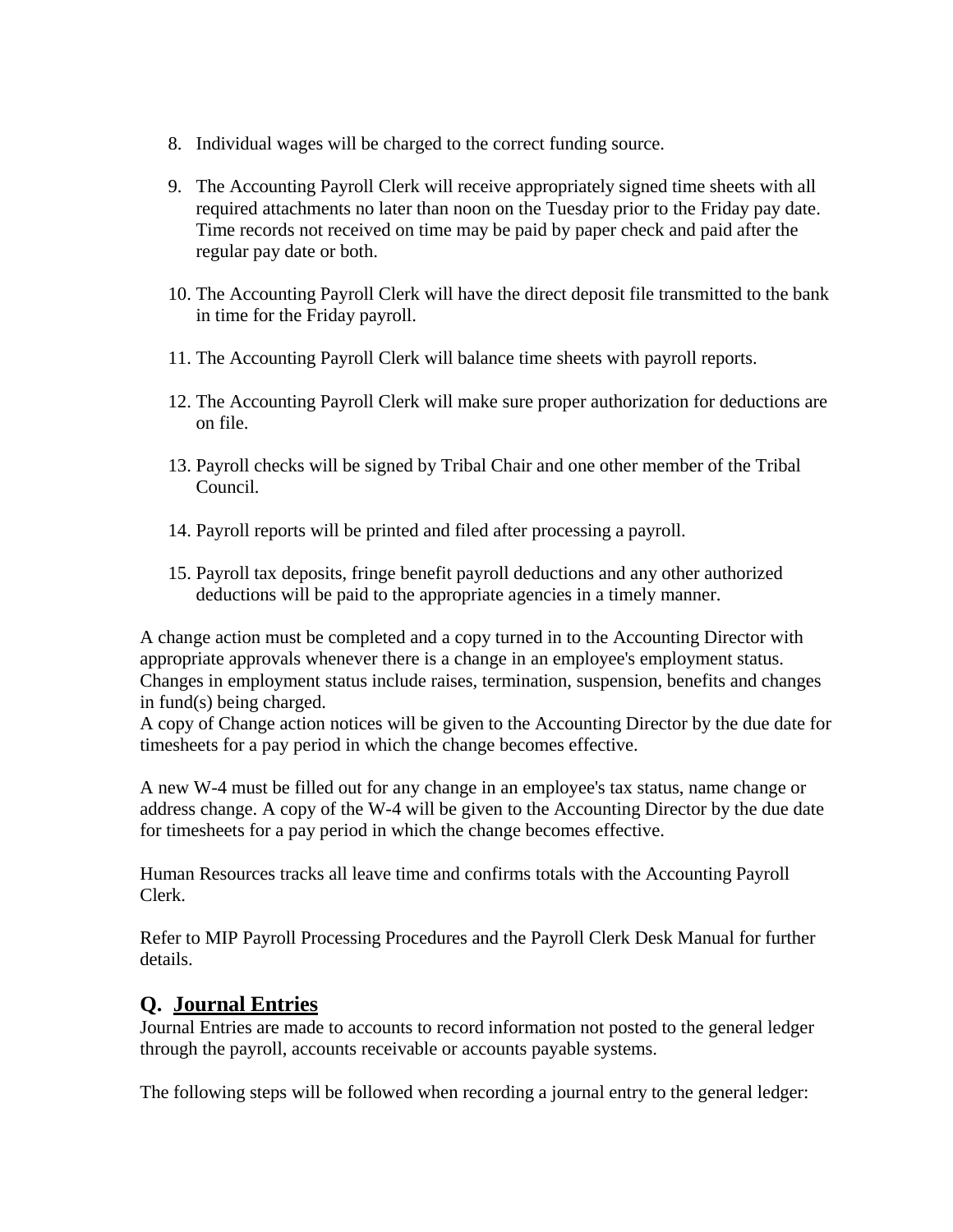- 1. A journal entry form will be used for entry of a journal entry into the general ledger.
- 2. Journal entries will be signed and dated by the individual making the entry.
- 3. All necessary documentation will be attached. Where no documentation exists, an appropriate and detailed reference will suffice.
- 4. After a journal entry is entered into the system, an unposted report will be printed and reviewed for accuracy.
- 5. The unposted report will then be reviewed by the accounting director to verify that it is correct and approve. After approval, the journal entry will be posted to the General Ledger.
- 6. Journal entries reflecting project (grant) funds to be drawn and drawn funds are provided to the accounting department by the Finance Director for entry into the general ledger to record receipts to proper accounts, thereby reflecting receivables balances still due from grantor agencies.
- 7. Instructions for recording manual journal entries are contained in MIP General Ledger User's Guide.

## **R. General Ledger**

Information from payroll, cash receipts, cash disbursements, as well as journal entry information will be recorded and posted to the general ledger. The general ledger reflects account balances and the results of activities for a given fiscal period by project.

#### **S. Year End Accruals**

At the end of each fiscal year it is important to make sure that revenue and expenses are recorded into the correct year.

Invoices for items received or services rendered in the prior fiscal year will be expensed in that year, but paid for in the current fiscal year. So that financial statements reflect the expense correctly.

Payroll shall be prorated so that payroll expenses are charged to the year in which the employee actually worked.

#### **T. Fixed Assets**

Disposals of fixed assets valued at more than \$5,000 require approval from the funding agency that paid for the asset.

A record shall be maintained for each fixed asset costing \$5,000 or more and for all computer equipment and vehicles. This record shall include the following: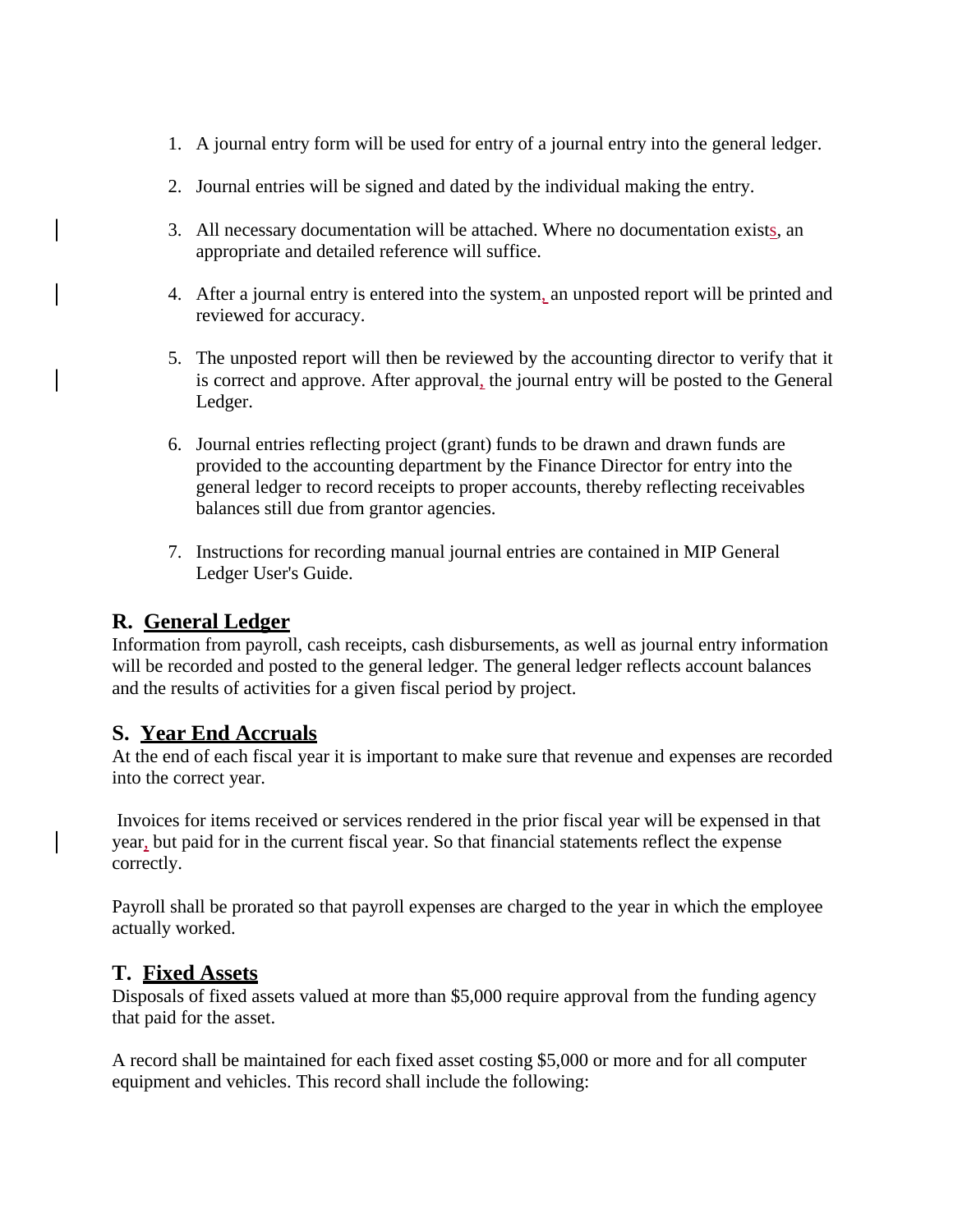- 1. Copy of the original purchasing document.
- 2. Description of the property.
- 3. Date of acquisition.
- 4. Location of the property.
- 5. Serial Number, Vehicle Identification Number, or other identifying number, if applicable.
- 6. Acquisition cost or assigned value.
- **7.** General condition of the property.

The total amount on this record shall agree with the amount shown in the Fixed Assets Account.

A physical inventory shall be taken and reconciled with the subsidiary ledger at least once a year. The Finance Director will be responsible for maintaining the fixed assets list. They will record acquisitions, disposals and transfers. The Finance Director will also be responsible for preparing fixed assets financial reports such as:

- 1. Schedule of General Fixed Assets.
- 2. Schedule of changes in General Fixed Assets.
- 3. Proprietary fund schedules of property and equipment.

#### **U. Indirect Cost Proposal**

An Indirect Cost Proposal will be prepared and submitted to the Department of the Interior on an annual basis. The Indirect Cost Proposal will be prepared in accordance with federal guidelines including OMB Circular A-87.

the Tribal Chair will approve the submission of the Indirect Cost Proposal before it is mailed. The Chair will also approve the final negotiated rate before it is signed for acceptance.

## **V. Matching (Non Cash)**

In cases where matching funds are required it is the responsibility of the project director/coordinator to insure that adequate matching funds can be secured. It is also the project director/coordinators responsibility to make sure that the matching funds meet the guidelines called for in the award documents.

## **W. Matching (Cash)**

In cases where a cash match is required by a project all federal guidelines will be followed specifically those of the awarding agency. Cash match will be tracked by and entered into the General Ledger through a journal entry initiated by the Finance Director.